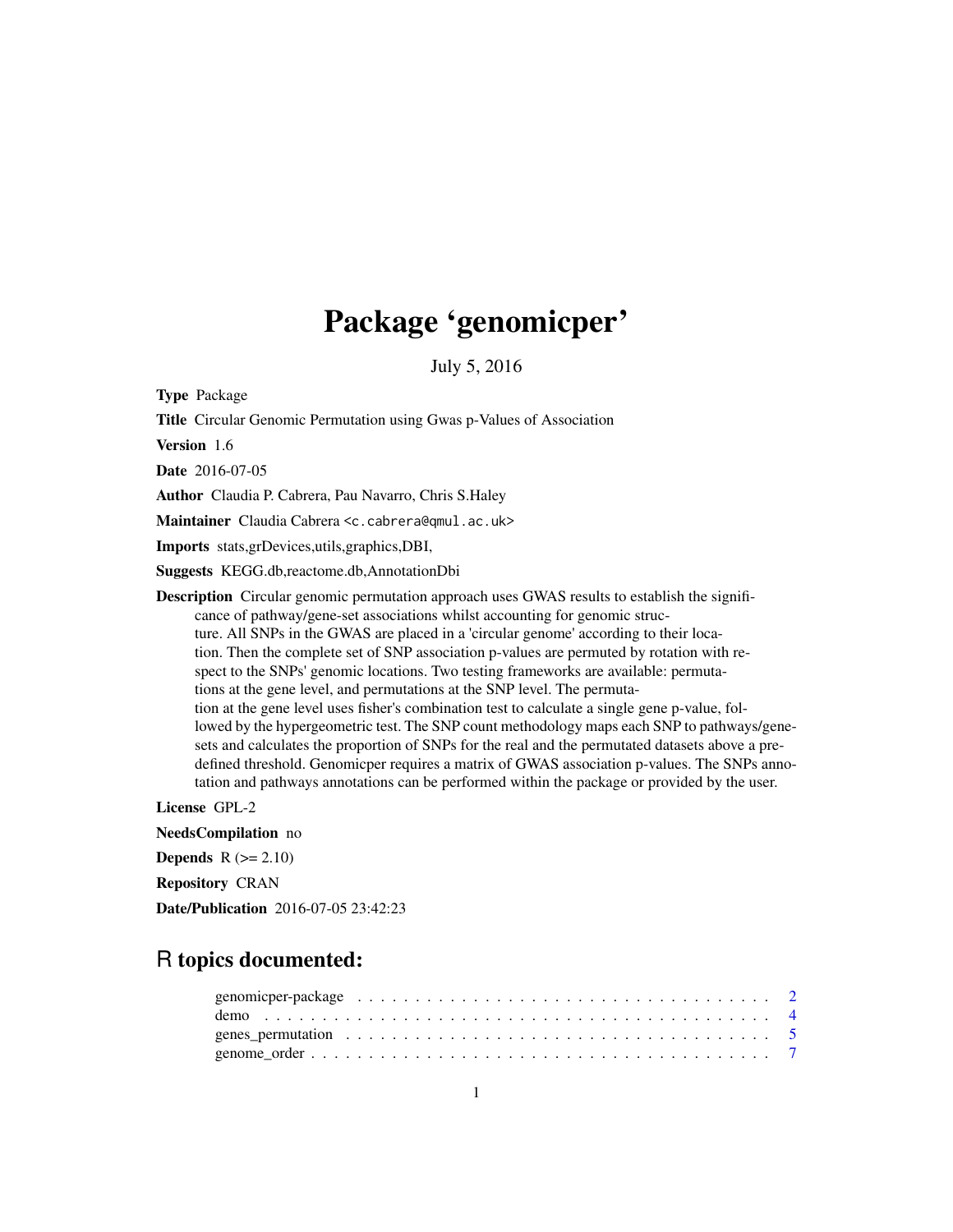<span id="page-1-0"></span>

genomicper-package *Circular Genomic Permutations*

#### Description

Description: Circular genomic permutation approach uses GWAS results to establish the significance of pathway/gene-set associations whilst accounting for genomic structure. All SNPs in the GWAS are placed in a 'circular genome' according to their location. Then the complete set of SNP association p-values are permuted by rotation with respect to the SNPs' genomic locations. Two testing frameworks are available: permutations at the gene level, and permutations at the SNP level. The permutation at the gene level uses fisher's combination test to calculate a single gene p-value, followed by the hypergeometric test. The SNP count methodology maps each SNP to pathways/gene-sets and calculates the proportion of SNPs for the real and the permutated datasets above a pre-defined threshold. Genomicper requires a matrix of GWAS association p-values. The SNPs annotation and pathways annotations can be performed within the package or provided by the user.

### Details

| Package: | genomicper |
|----------|------------|
| Type:    | Package    |
| Version: | 1.5        |
| Date:    | 2016-07-04 |
| License: | $GPL-2$    |

#### Author(s)

Claudia P. Cabrera, Pau Navarro, Chris S. Haley Maintainer: Claudia Cabrera <c.cabrera@qmul.ac.uk>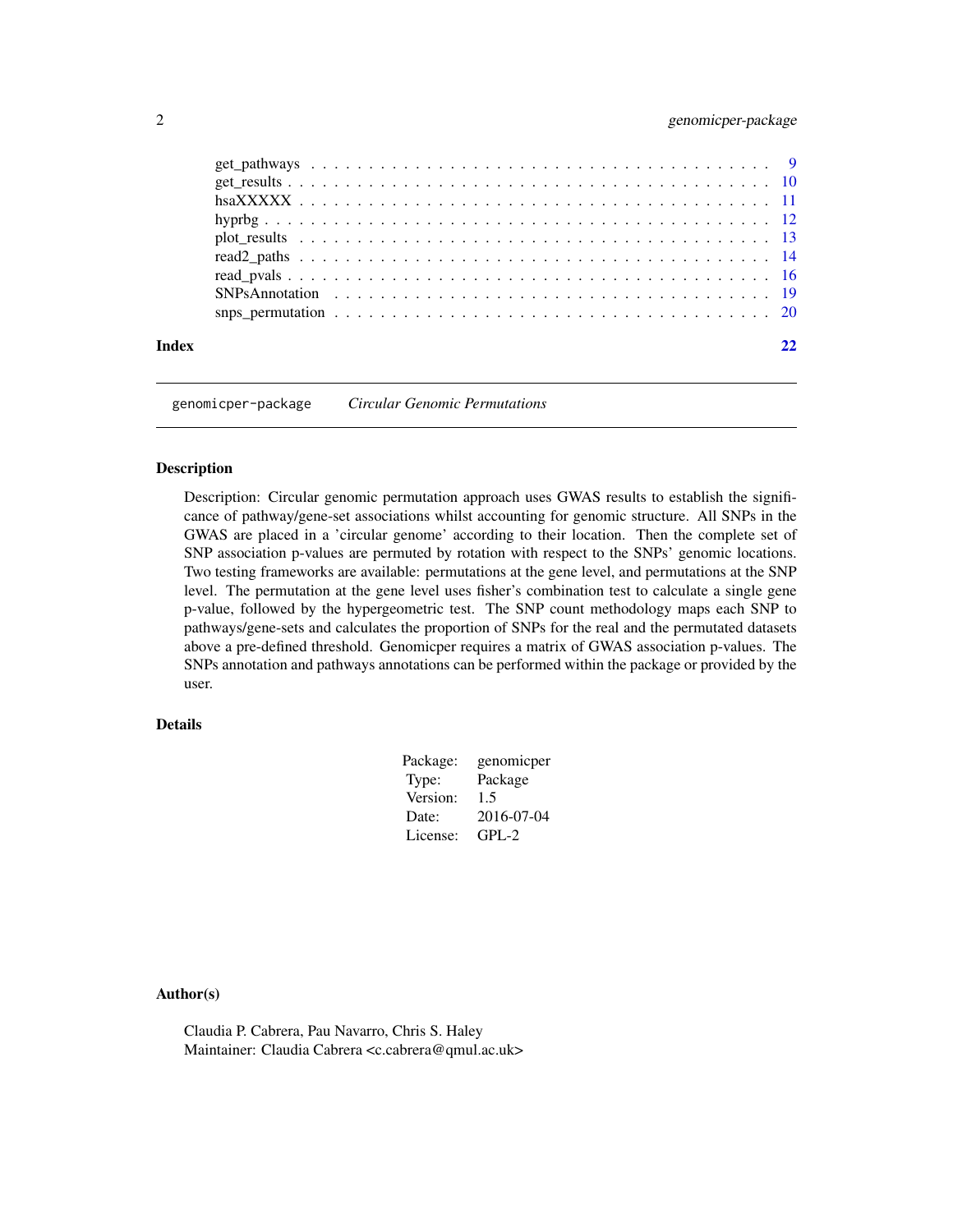#### <span id="page-2-0"></span>References

SNP-level Permutations:

Genomicper: genome-wide association SNP-set analysis Claudia P. Cabrera\*, Pau Navarro\*, Jennifer E. Huffman, Alan F. Wright, Caroline Hayward,Harry Campbell, James F. Wilson, Igor Rudan, Nicholas D. Hastie, Veronique Vitart, Chris S. Haley\*

Gene-level Permutations:

Uncovering Networks from Genome-Wide Association Studies via Circular Genomic Permutation. G3: Genes|Genomes|Genetics 2, 1067-1075. Claudia P. Cabrera\*, Pau Navarro\*, Jennifer E. Huffman, Alan F. Wright, Caroline Hayward,Harry Campbell, James F. Wilson, Igor Rudan, Nicholas D. Hastie, Veronique Vitart, Chris S. Haley\*

# See Also

Genomicper functions: 1) [read\\_pvals](#page-15-1), 2) [genome\\_order](#page-6-1), 3) [get\\_pathways](#page-8-1), 4) [read2\\_paths](#page-13-1), 5A) [snps\\_permutation](#page-19-1), 5B) [genes\\_permutation](#page-4-1), 6) [get\\_results](#page-9-1), 7) [plot\\_results](#page-12-1)

## Examples

```
#############################################################################
# Genomicper functions ##########
# 1) read_pvals(data_name="",snps_ann="")
# 2) genome_order(all_data="")
# 3) get_pathways(source="",all_paths="")
# 4) read2_paths(ordered_alldata="",gs_locs="",sets_from="",sets_prefix="",level="")
# 5A) snps_permutation(ordered_alldata="",pers_ids="",ntraits="",nper="",saveto="",
# threshold="",gs_locs=gs_locs,gper.env = gper.env)
# 5B) genes_permutation(ordered_alldata="",pers_ids="",pathways="",
# ntraits="",nper="",threshold="",saveto="",gs_locs=gs_locs,gper.env = gper.env)
# 6) get_results(res_pattern="Permus",level="snp",from="workspace",
# threshold=0.05, gper.env = gper.env)
# 7) plot_results(results = "", by = "", plot_all = TRUE, var = "", save_plot = TRUE,
# plot_name = "", bf = FALSE, save_qq = TRUE)
#############################################################################
############## DEMO: #######################################################
#### SNP-level #############################################################
# SNPs annotation and Pathways provided by user
# all data stored at the WORKSPACE
#library(genomicper)
### Load files for analysis
data(demo,SNPsAnnotation)
# load pathways
data(hsa00100,hsa00120,hsa00130,hsa00140,hsa00190,hsa02010)
# Read & format GWAS pvalues
all_data <- read_pvals(data_name=demo,snps_ann=SNPsAnnotation)
# Order data according to the genome
```

```
genome_results <-genome_order(all_data=all_data)
```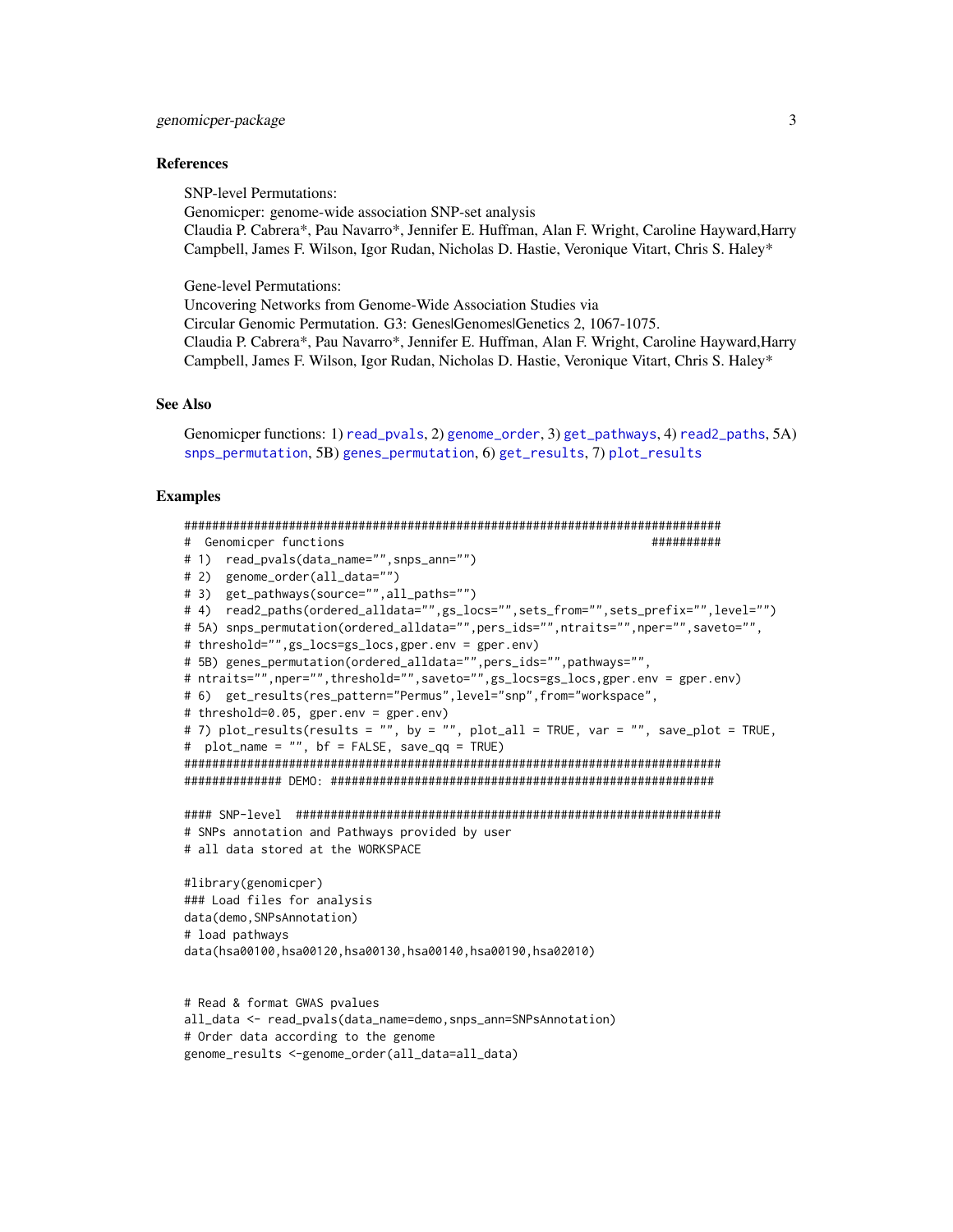```
# Results from genome_order
ordered_alldata <- genome_results$ordered_alldata
gs_locs <- genome_results$gs_locs
# Map SNPs to pathways
paths_res <- read2_paths(ordered_alldata=ordered_alldata,
gs_locs=gs_locs,sets_from="workspace",sets_prefix="hsa",
level="snp",envir=.GlobalEnv)
# Results from read2_paths:
 pers_ids <- paths_res$per_ors
 pathways<- paths_res$pathways
# Create new environment to save the permutations to:
gper.env <- new.env()
# Perform permutations:
snps_permutation(ordered_alldata=ordered_alldata,
pers_ids=pers_ids,ntraits=c(7:13),nper=10,saveto="workspace",
threshold=0.05,gs_locs=gs_locs,envir = gper.env)
# Get results
results <- get_results(res_pattern="Permus",level="snp",
from="workspace",threshold=0.05,envir = gper.env)
# Plot results
## Not run:
#saves plots to working directory
qq <- plot_results(results=results,by="set",plot_all=TRUE)
qq <- plot_results(results=results,by="trait",
plot_all=FALSE,var="trait1")
# Displays interactive plot. Select a trait/set to plot and
# set arguments save_plot=FALSE, plot_all = FALSE
# IMPORTANT: to EXIT interactive plot, RIGHT CLICK on the
# plot and STOP.
qq <- plot_results(results=results,by="set",plot_all=FALSE,
var="hsa00100",save_plot=FALSE)
## End(Not run)
# -- END OF DEMO
###############################################
```
demo *GWAS p\_values demo data*

#### Description

GWAS p-values (tab delimited file). First Column must contain the SNP ids and the column name  $=$  "name"

#### Usage

data(demo)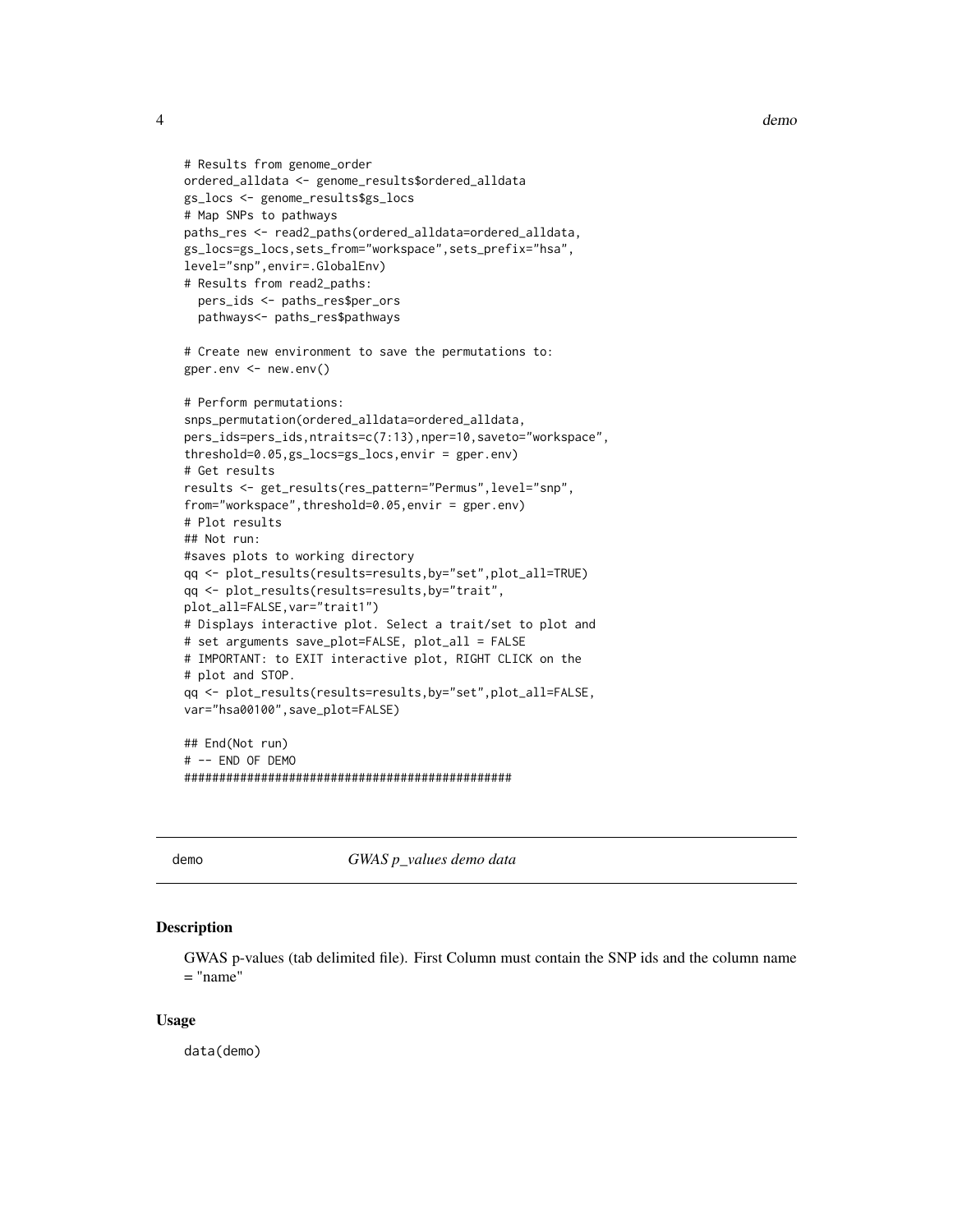#### <span id="page-4-0"></span>Format

A data frame with SNPs identifiers and gwas p-values of association

name a character vector abpi a numeric vector abpilba a numeric vector abpildfa a numeric vector abpilpta a numeric vector abpirba a numeric vector abpirdfa a numeric vector abpirpta a numeric vector alb a numeric vector avdbp a numeric vector

name abpi abpilba abpildfa abpilpta abpirba abpirdfa rs10000010 0.9122360 0.30088096 0.2332038 0.5193068 0.1255104 0.07253145 rs10000023 0.8642906 0.52064064 0.9243443 0.7177759 0.9512171 0.81716250 rs10000030 0.2832705 0.99021664 0.8359339 0.9662707 0.8491221 0.50208681

#### Examples

# data(demo) ## use: input file for "read\_pvals" function

<span id="page-4-1"></span>genes\_permutation *Gene-level Permutations*

#### Description

Performs gene-level circular genomic permutations. In each permutation,the complete set of SNP association p-values are permuted by rotation with respect to the SNPs' genomic locations. Once these 'simulated' p-values are assigned,the joint gene p-values are calculated using Fisher's combination test,and pathways' association tested using the hypergeometric test

# Usage

```
genes_permutation(ordered_alldata = ", pers_ids = ", pathways = ",
ntraits = ", nper = 100, threshold = 0.05, saveto = "workspace",
gs\_locs="", envir = "")
```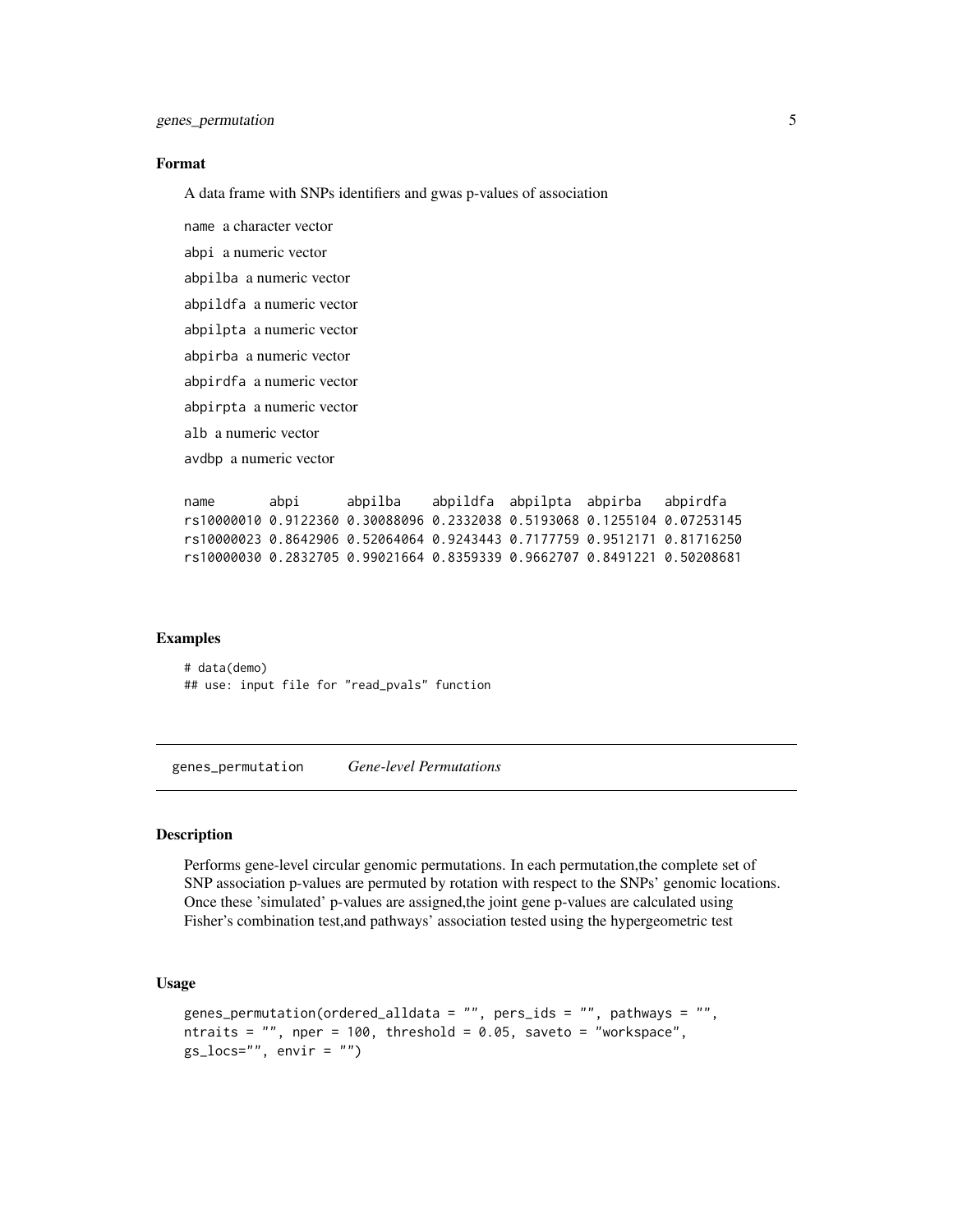# Arguments

ordered\_alldata

|           | Return variable from "genome_order". Ordered genome and trait p-values                                                                                               |
|-----------|----------------------------------------------------------------------------------------------------------------------------------------------------------------------|
| gs_locs   | Return variable from "genome_order". SNP indexes                                                                                                                     |
| pers_ids  | Return variable "per_ors" from "read2_paths". Gene indexes                                                                                                           |
| pathways  | Return variable "pathways" from "read2_paths"                                                                                                                        |
| ntraits   | Traits INDEX to be analysed. Index according to "ordered_alldata".<br>Trait Columns index must start at 7. Example: $n\text{traits} = c(7.9)$ , $n\text{traits} = 7$ |
| nper      | Number of permutations. Example: nper=1000                                                                                                                           |
| threshold | Threshold to be set by the hypergeometric test. threshold=0.05                                                                                                       |
| saveto    | Save permutation results to "workspace" OR "directory"                                                                                                               |
| envir     | R environment to save the data to when saveto is set to "workspace"                                                                                                  |

# Value

Returns "Permus\_trait" variables or files (permutation datasets).

# References

Imports phyper (from stats)

#### See Also

[snps\\_permutation](#page-19-1)

# Examples

# library(genomicper)

# GWAS DATA data(demo,SNPsAnnotation)

```
all_data <- read_pvals(data_name=demo,snps_ann=SNPsAnnotation)
# Prepare Genome
genome_results <-genome_order(all_data=all_data)
# Results from genome_order
ordered_alldata <- genome_results$ordered_alldata
gs_locs <- genome_results$gs_locs
```

```
# Load pathway data and details
data(hsa00100,hsa00120,hsa00130,hsa00140,hsa00190,hsa02010)
```

```
# Map Genes to pathways
paths_res <- read2_paths(ordered_alldata=ordered_alldata,gs_locs=gs_locs,
sets_from="workspace",sets_prefix="hsa",level="gene",envir=.GlobalEnv)
pers_ids <- paths_res$per_ors
pathways<- paths_res$pathways
```
<span id="page-5-0"></span>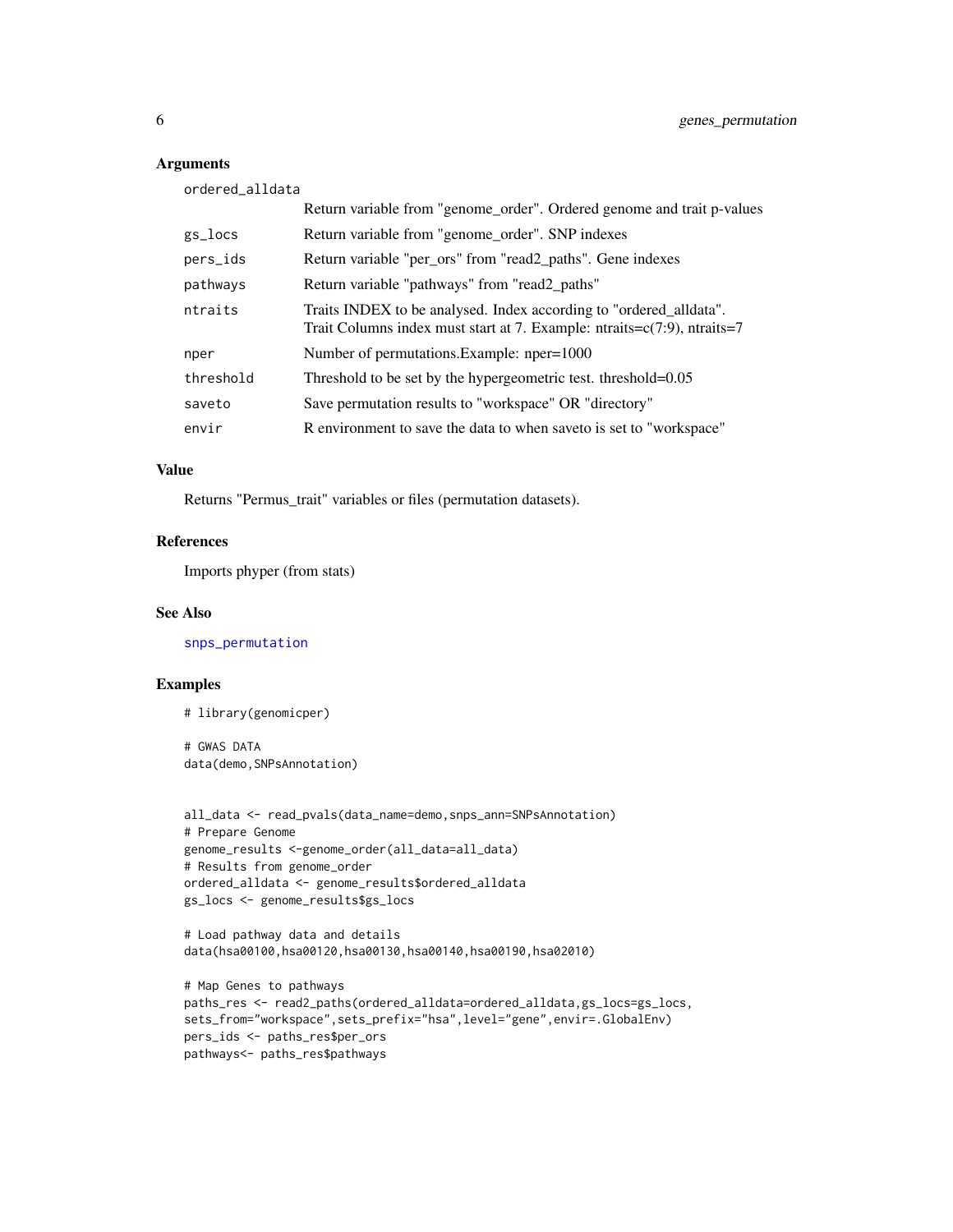```
# Create new environment to save data:
gper.env <- new.env()
# Perform Permutations:
genes_permutation(ordered_alldata=ordered_alldata,
pers_ids=pers_ids,pathways=pathways,ntraits=c(7:9),
nper=10,threshold=0.05, saveto="workspace",
gs_locs=gs_locs,envir = gper.env)
# Results
results <- get_results(res_pattern="Permus",level="gene",
```

```
from="workspace",threshold=0.05,envir= gper.env)
```
<span id="page-6-1"></span>genome\_order *Genome Order*

#### Description

Orders the SNPs according to their genomic location

# Usage

genome\_order(all\_data = "")

#### Arguments

| all data | SNPs to Genes Annotation and Trait Pyalues of Association              |
|----------|------------------------------------------------------------------------|
|          | all_data = $(\text{read\_pvals output}) \text{ OR matrix/dataframe.})$ |

#### Details

Input Columns with "\*" must be included for analysis NOTE: Trait p-values must start at Column #7 # \*Column 1: "name" (SNP\_IDs - any SNP ID as character) # \*Column 2: Chromosome Location # \*Column 3: SNP Location # \*Column 4: Gene ID # Column 5: Symbol (OR Annotation Field 1) # Column 6: Annotaiton Field 2 # \*Column 7: First trait pvalues of association # Column N: Next trait pvalues of association # Example Input Data: name Chromosome Location GENE\_ID Symbol Orientation abpi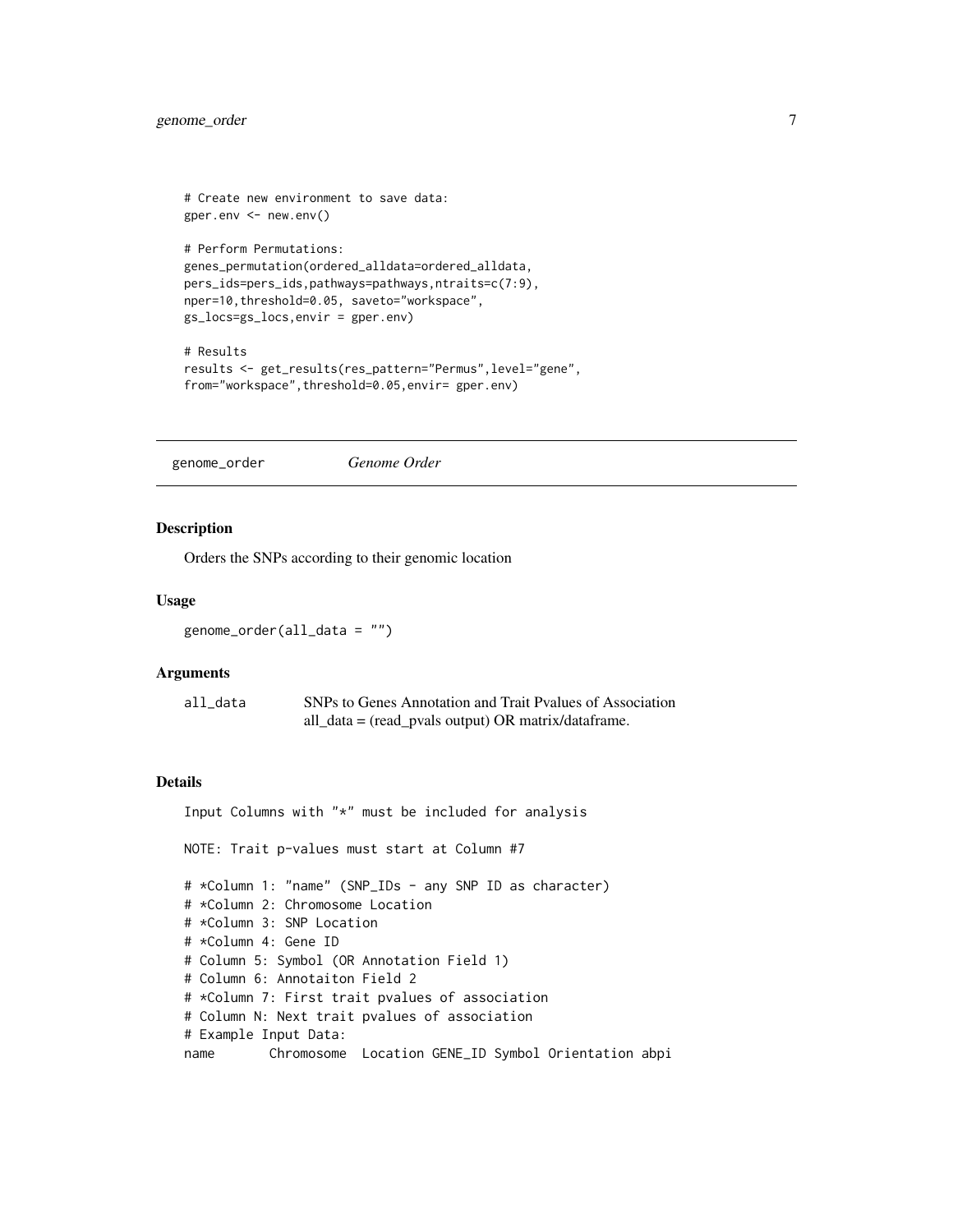<span id="page-7-0"></span>

| rs10000010 | 4 21618674                | 80333 KCNIP4 | $-0.91$  |
|------------|---------------------------|--------------|----------|
| rs10000023 | 4 95733906                | 658 BMPR1B   | $+ 0.86$ |
| rs10000092 | 4 21895517 80333 KCNIP4   |              | $-0.20$  |
| rs1000022  | 13 100461219 171425 CLYBL |              | $+ 0.26$ |
| rs10000300 | 4 40466547 54502 RBM47    |              | $-0.58$  |

#### Value

| ordered alldata |                                                               |
|-----------------|---------------------------------------------------------------|
|                 | SNPs annotated to Genes and Trait p-values                    |
| gs_locs         | Gene annotations, location indexes and number of observations |

# Format

SNPs annotated to Genes and Trait p-values #ordered\_alldata[1:5,1:8] name Chromosome Location GENE\_ID Symbol Orientation abpi abpilba rs3934834 1 1005806 NA <NA> <NA> 0.97 0.92 rs3737728 1 1021415 54991 C1orf159 - 0.91 0.69 rs6687776 1 1030565 54991 C1orf159 - 0.71 0.45 rs9651273 1 1031540 54991 C1orf159 - 0.22 0.60 rs4970405 1 1048955 54991 C1orf159 - 0.77 0.56

Gene annotations, location indexes and number of observations #gs\_locs[1:5,]

```
# Symbol Chromosome Location Gene_ID Start_Indx Observations
# [1,] "A1BG" "19" "58864479" "1" "293976" "1"
# [2,] "A2M" "12" "9232268" "2" "215264" "5"
# [3,] "NAT1" "8" "18077310" "9" "151804" "1"
# [4,] "NAT2" "8" "18257280" "10" "151831" "2"
# [5,] "SERPINA3" "14" "95080803" "12" "249519" "2"
```
#### See Also

[read2\\_paths](#page-13-1)

#### Examples

```
## DEMO / WORKSPACE #######################################
data(demo,SNPsAnnotation)
all_data<-read_pvals(data_name=demo,snps_ann=SNPsAnnotation)
# GENOME ORDER
genome_results <- genome_order(all_data=all_data)
ordered_alldata <- genome_results$ordered_alldata
gs_locs <- genome_results$gs_locs
```
######################################################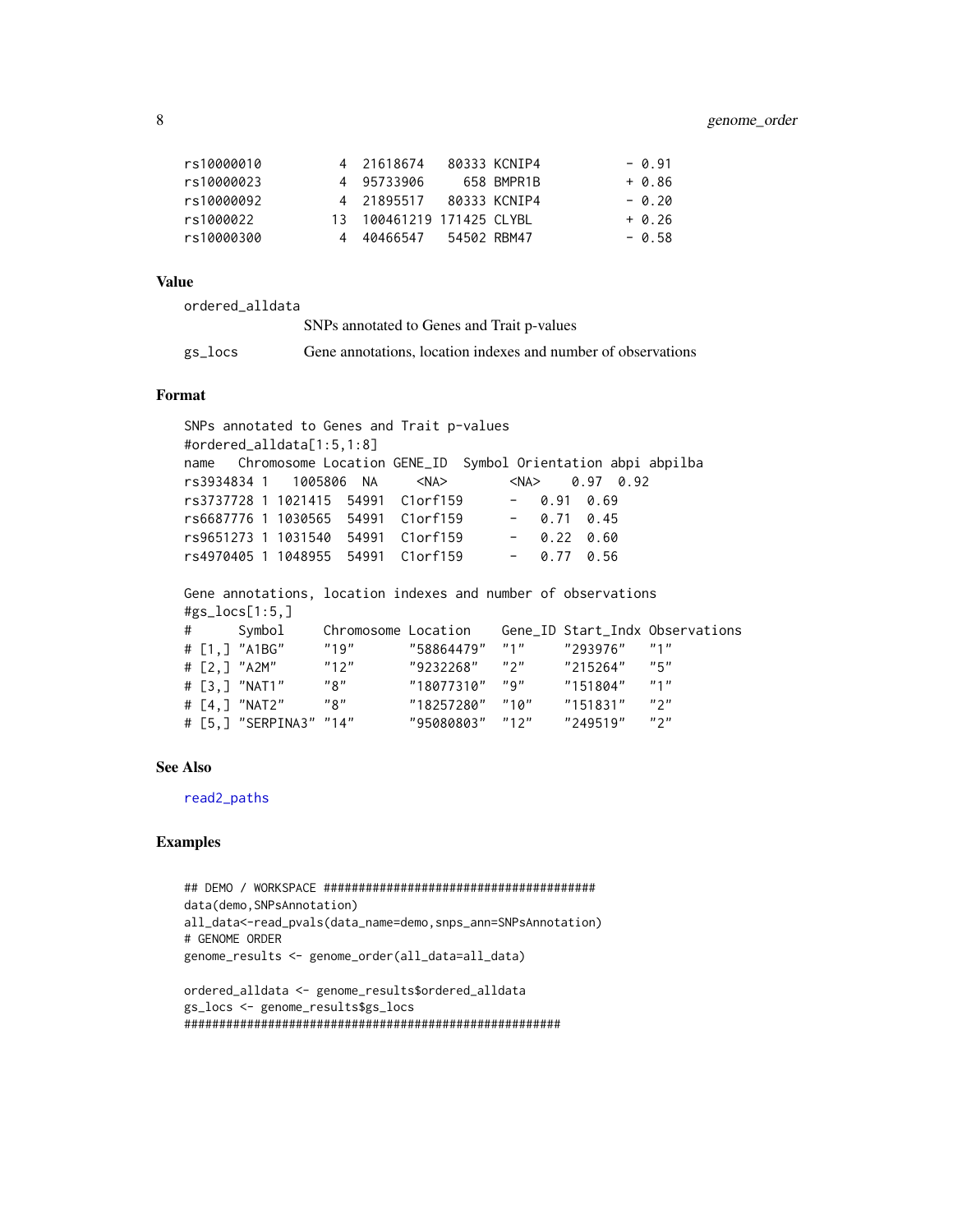<span id="page-8-1"></span><span id="page-8-0"></span>get\_pathways *Pathways*

#### Description

Helper function to download pathways and their gene identifiers. KEGG.db and reactome.db are used for pathway annotations.

### Usage

```
get_pathways(source="reactome",all_paths=TRUE,envir = "")
```
# Arguments

| source    | "reactome" or "kegg"                                           |
|-----------|----------------------------------------------------------------|
| all_paths | TRUE or FALSE. If FALSE a subset will be asked by the function |
| envir     | R environment to save Pathways to                              |

# Value

Returns "Pathways description" All downloaded pathways are saved in the workspace If reactome is selected as the source a prefix will be prompt to be set by user. When kegg is selected the organism identifier is set automatically as the prefix (e.g."hsa").

#### See Also

#### [read2\\_paths](#page-13-1)

# Examples

```
## Not run:
# get pathways source = "kegg"
## library(KEGG.db)
# Create new environment to save data:
gper.env <- new.env()
# paths <- get_pathways(source="kegg",all_paths=FALSE,envir = gper.env)
# when prompted introduce species as listed
# hsa
# if all_paths set to TRUE. All pathways are downloaded automatically
# if all_paths set to FALSE. Introduce list of pathways separated by ","
#hsa00010,hsa00020,hsa04670,hsa04672,hsa04710,hsa04720,hsa04722,hsa04730
# get pathways source = "reactome"
```

```
## library(reactome.db)
#paths <- get_pathways(source="reactome",all_paths=FALSE,envir=".GlobalEnv")
```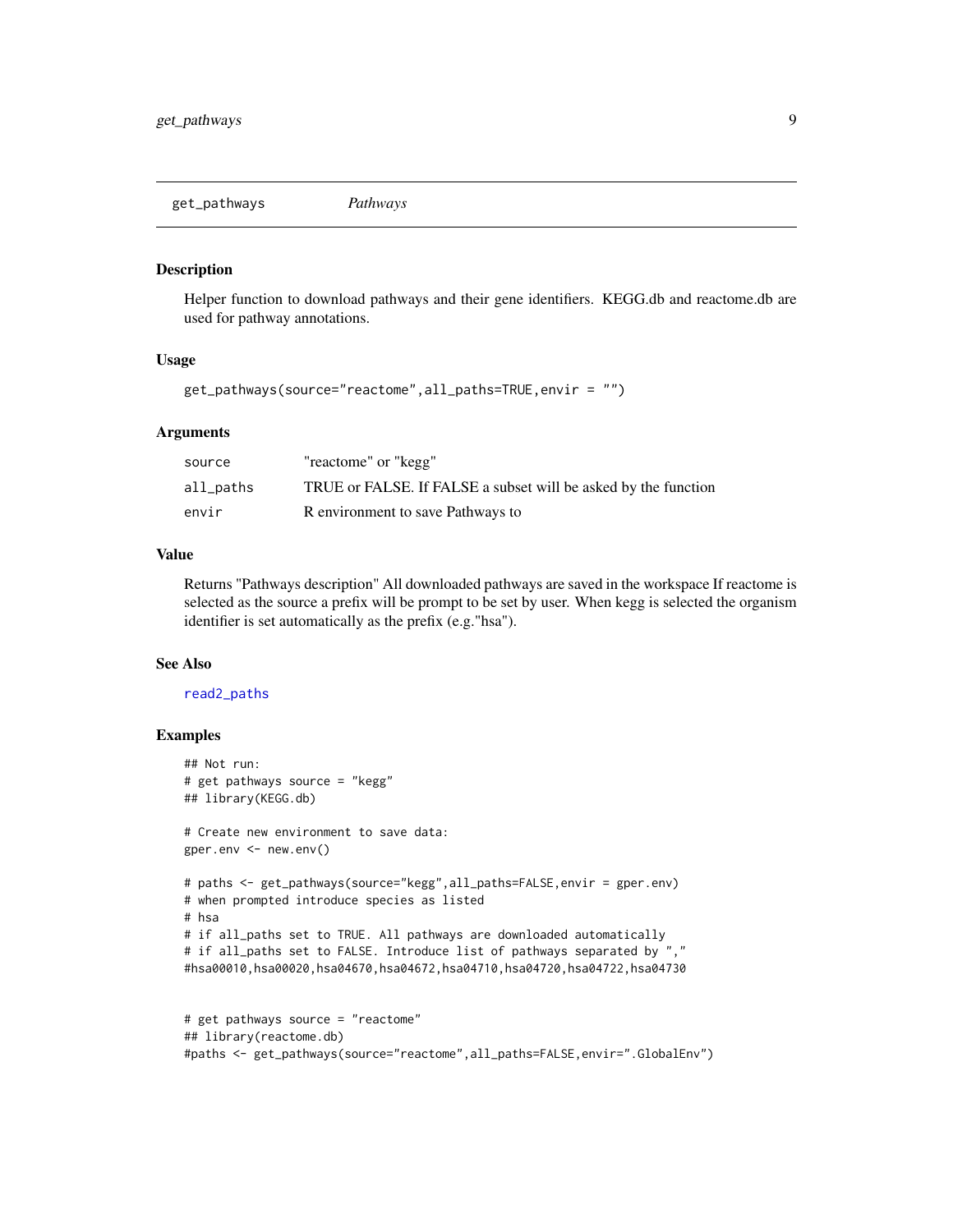```
# when prompted introduce species as listed
# Homo sapiens
# when prompted introduce prefix to be assigned to pathways
#HSA
# if all_paths set to TRUE. All pathways are downloaded automatically
# IF all_paths set to FALSE, select a subset of pathway identifiers from
# list. Separated by ","
1500931,1299503,...
## End(Not run)
```
<span id="page-9-1"></span>get\_results *Circular Permutation Results*

# Description

Creates a summary dataframe of the genomic permutations datasets

# Usage

```
get_results(res_pattern="Permus",level="snp",from="workspace",
threshold=0.05, envir = ")
```
# Arguments

| res_pattern | Pattern of the Permutation files/variable. eg. res=pattern="Permus"         |
|-------------|-----------------------------------------------------------------------------|
| level       | Permutation level performed.level values "snp" or "gene"                    |
| from        | Location of the permutation datasets.from values "workspace" or "directory" |
| threshold   | Threshold of significance set                                               |
| envir       | R environment where save the data to                                        |

#### Value

| results | Data frame with Pathway ID, Trait, Threshold set by permutations,       |
|---------|-------------------------------------------------------------------------|
|         | Gene results include the theoretical hypergeometric p-value and the,    |
|         | observed (Empirical Hypergeometric p-values)                            |
|         | SNP results include the count of significan SNPs and the overall score  |
|         | Score is the proportion of tests observed with more significant results |
|         |                                                                         |

# Format

| ## SNP level results |                     |               |                                 |          |
|----------------------|---------------------|---------------|---------------------------------|----------|
| PathID               |                     |               | Trait Threshold RealCount Score |          |
| 1 hsa00010           | abpi                | 0             |                                 | 0 0.037  |
|                      | 2 hsa00010 abpildfa | ø             |                                 | 0, 0.040 |
| 3 hsa04720           | abpi                | $\mathcal{P}$ |                                 | 0 0.311  |

<span id="page-9-0"></span>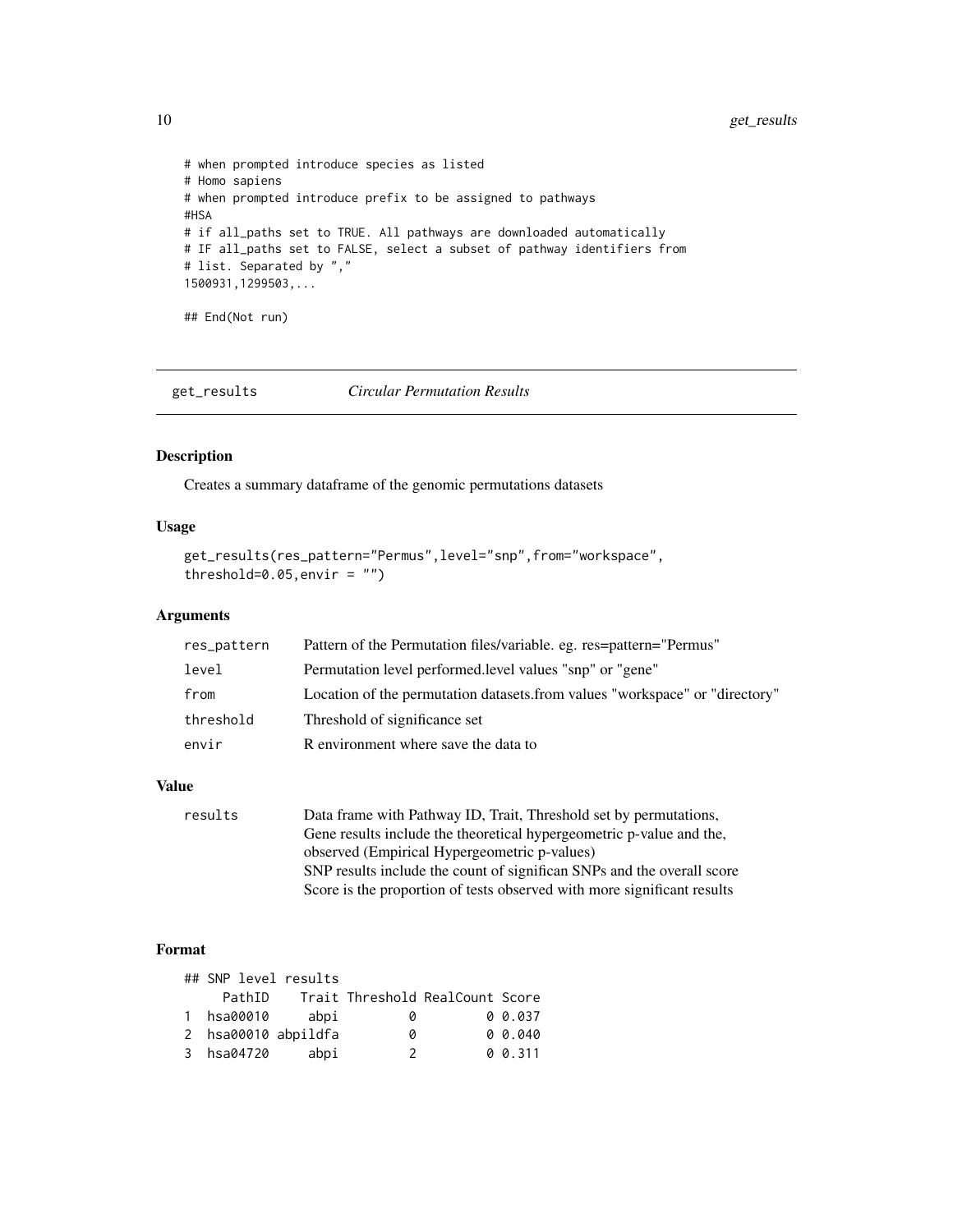#### <span id="page-10-0"></span> $h$ saXXXXX 11

| ## Gene level results |                                                   |  |
|-----------------------|---------------------------------------------------|--|
|                       | PathID Trait Threshold P-Value Observed           |  |
|                       | 1 hsa00010 abpi 0.040441176 0.058823529 1.0000000 |  |
|                       | 2 hsa00020 abpi 0.000000000 0.000000000 0.1666667 |  |
|                       | 3 hsa00030 abpi 0.040441176 0.058823529 1.0000000 |  |

# Examples

```
#library(genomicper)
data(demo,SNPsAnnotation)
all_data <- read_pvals(data_name=demo,snps_ann=SNPsAnnotation)
genome_results <-genome_order(all_data=all_data)
# Results from genome_order
ordered_alldata <- genome_results$ordered_alldata
gs_locs <- genome_results$gs_locs
data(hsa00100,hsa00120,hsa00130,hsa00140,hsa00190,hsa02010)
paths_res <- read2_paths(ordered_alldata=ordered_alldata,gs_locs=gs_locs,
sets_from="workspace",sets_prefix="hsa",level="snp",envir=.GlobalEnv)
pers_ids <- paths_res$per_ors
pathways<- paths_res$pathways
# Create new environment to save data
gper.env <- new.env()
snps_permutation(ordered_alldata=ordered_alldata,pers_ids=pers_ids,
ntraits=c(7,9),nper=10,saveto="workspace",threshold=0.05,
gs_locs=gs_locs,envir= gper.env)
results <- get_results(res_pattern="Permus",level="snp",
from="workspace",threshold=0.05,envir = gper.env)
```
hsaXXXXX *KEGG pathways examples*

# Description

Each file "hsaXXXXX" contains the gene indetifiers of the pathway

#### Usage

```
data(hsa02010)
```
#### Format

10327 124 125 126 127 ...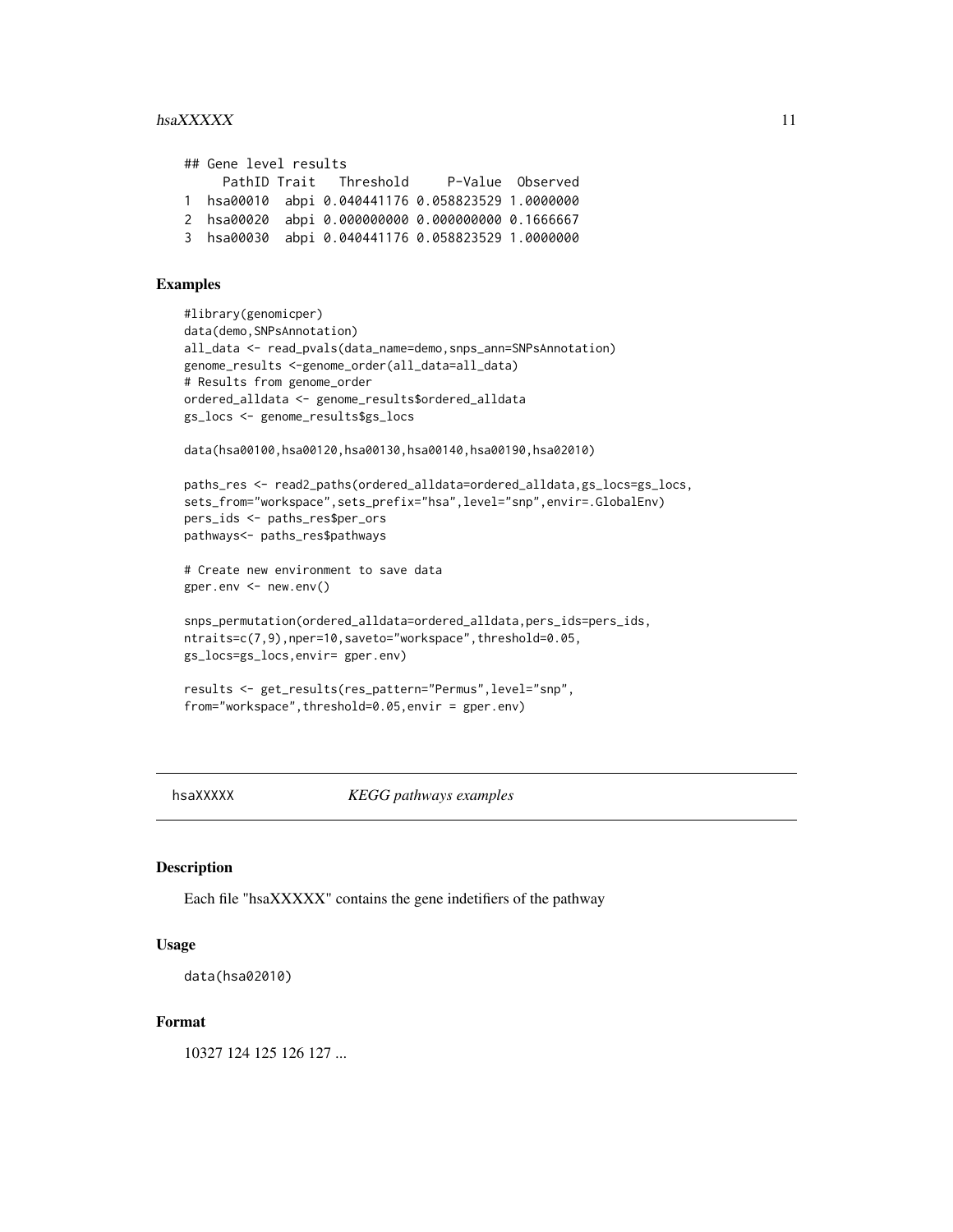#### <span id="page-11-0"></span>12 hyprbg and the state of the state of the state of the state of the state of the state of the state of the state of the state of the state of the state of the state of the state of the state of the state of the state of

# Pathways:

hsa00100,hsa00120,hsa00130,hsa00140,hsa00190,hsa02010

# Source

http://www.genome.jp/kegg/

# Examples

```
## Not run:
data(hsa02010)
data(hsa00100,hsa00120,hsa00130,hsa00140,hsa00190,hsa02010)
```
## End(Not run)

hyprbg *Hypergeometric Test (phyper)*

# Description

Performs Hypergeometric test (phyper() from R)

# Usage

hyprbg(Sig\_in\_Paths, uniSig, gns\_in\_Paths, universe)

# Arguments

| $Sig_in$ Paths | Number of significant genes in the pathway |
|----------------|--------------------------------------------|
| uniSig         | Number of significant genes in the dataset |
| gns_in_Paths   | Number of genes in the pathway             |
| universe       | Number of genes in the dataset             |

# Value

Returns hypergeometric test

# References

hyprbg Imports phyper() (from stats)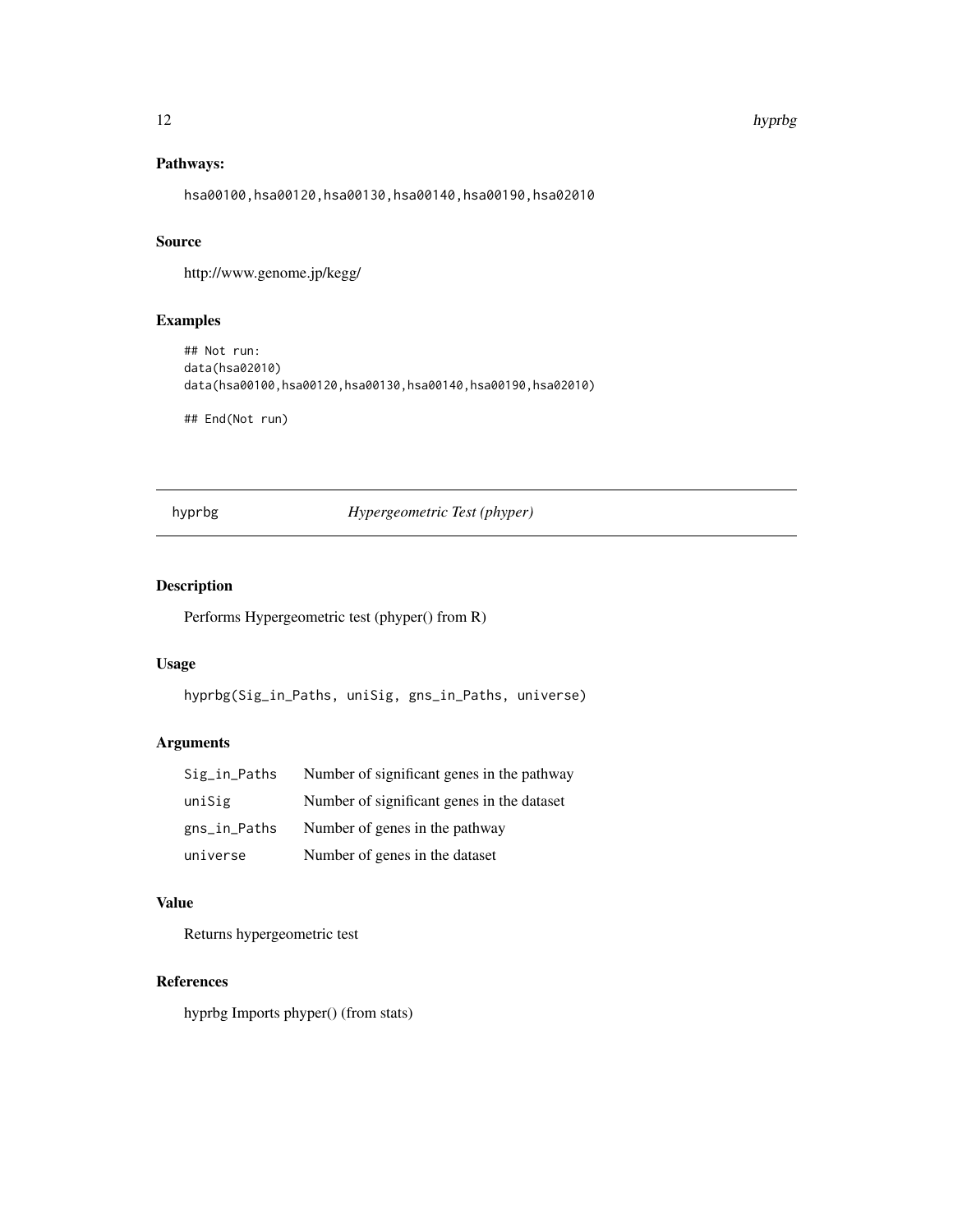<span id="page-12-1"></span><span id="page-12-0"></span>

# Description

QQ plots

# Usage

```
plot_results(results="",by="",plot_all=TRUE, var = "", save_plot=TRUE, plot_name="",
bf= FALSE , save_qq = TRUE)
```
# Arguments

| results   | Results datarame from "get_results()"                                                                                                                                                                                                                                                          |
|-----------|------------------------------------------------------------------------------------------------------------------------------------------------------------------------------------------------------------------------------------------------------------------------------------------------|
| by        | Visualize results by "trait" OR by "set"                                                                                                                                                                                                                                                       |
| plot_all  | plot_all = TRUE plots all the variables in the results data frame and saves a pdf<br>file in the working directory. Setting plot_all to FALSE plots a single vari-<br>able(trait or set). The argument "var" must be declared.                                                                 |
| var       | Variable name to plot                                                                                                                                                                                                                                                                          |
| save_plot | save_plot = TRUE saves the plots in the working directory. save_plot = FALSE<br>the plot is visualized at the console. save_plot = FALSE can be used only when<br>plot_all is set to FALSE. The plot displayed at the console is interactive, clicking<br>on a point displays the points name. |
| plot_name | Argument used to save the file name for the plots. Default value = Results_genomicper_[set/trait]                                                                                                                                                                                              |
| bf        | Displays the bonferroni correction                                                                                                                                                                                                                                                             |
| save_qq   | TRUE returns the qq plot values                                                                                                                                                                                                                                                                |
|           |                                                                                                                                                                                                                                                                                                |

# Value

qq Data frame with qq plot values

# See Also

[get\\_results](#page-9-1)

# Examples

```
#library(genomicper)
data(demo, SNPsAnnotation)
all_data <- read_pvals(data_name=demo,snps_ann=SNPsAnnotation)
genome_results <-genome_order(all_data=all_data)
# Results from genome_order
ordered_alldata <- genome_results$ordered_alldata
gs_locs <- genome_results$gs_locs
```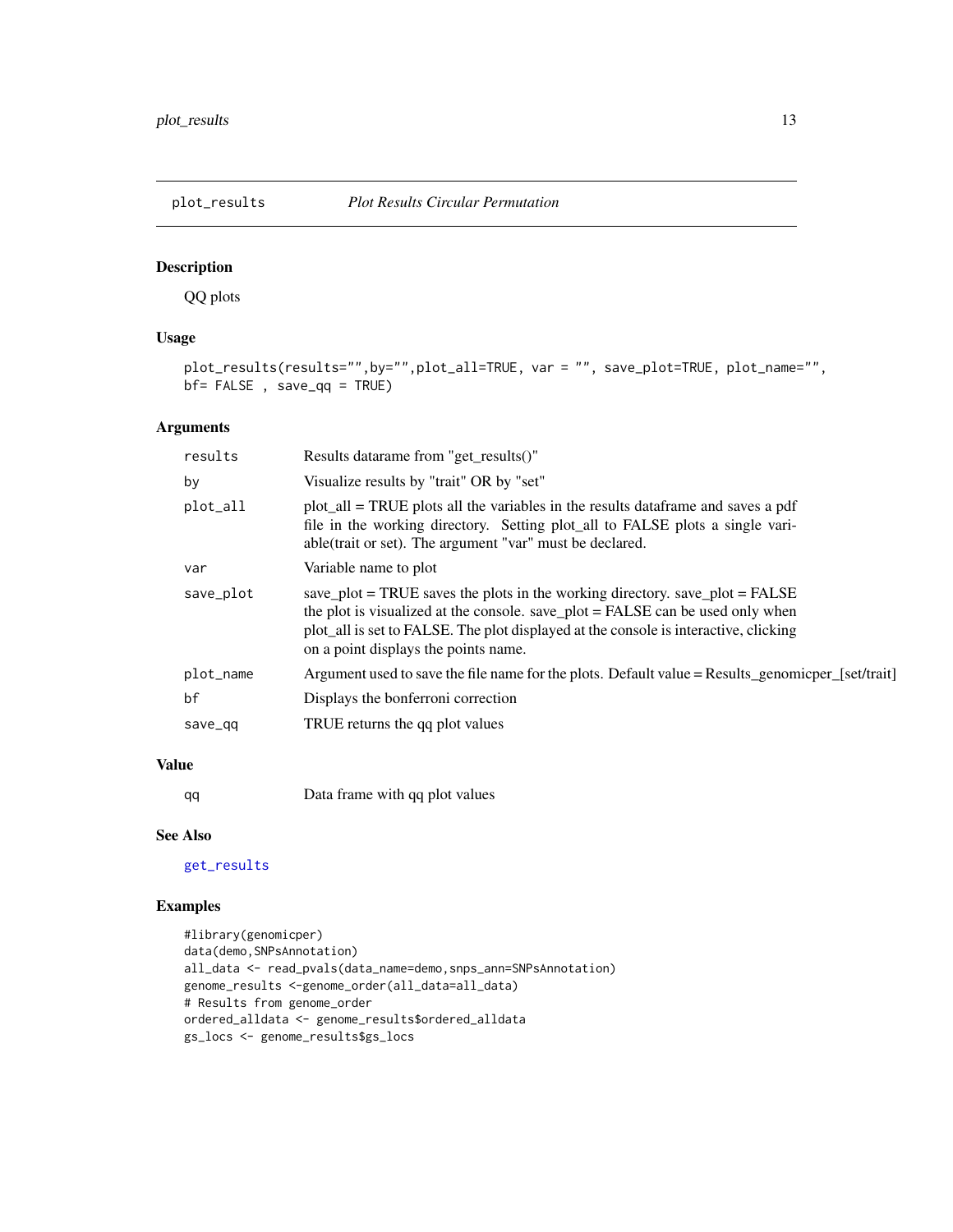```
data(hsa00100,hsa00120,hsa00130,hsa00140,hsa00190,hsa02010)
```

```
paths_res <- read2_paths(ordered_alldata=ordered_alldata,gs_locs=gs_locs,
sets_from="workspace",sets_prefix="hsa",level="snp",envir=.GlobalEnv)
pers_ids <- paths_res$per_ors
pathways<- paths_res$pathways
```

```
# Create new environment to save the permutations to:
gper.env <- new.env()
```

```
snps_permutation(ordered_alldata=ordered_alldata,pers_ids=pers_ids,
ntraits=c(7,9),nper=10,saveto="workspace",threshold=0.05,
gs_locs=gs_locs,envir = gper.env)
```

```
results <- get_results(res_pattern="Permus",level="snp",
from="workspace",threshold=0.05,envir = gper.env)
## Not run:
#saves plots to working directory
qq <- plot_results(results=results,by="set",plot_all=TRUE)
qq <- plot_results(results=results,by="trait",plot_all=FALSE,var="trait1")
qq <- plot_results(results=results,by="set",
plot_all=FALSE,var="hsa00100",
save_plot=FALSE) ## IMPORTANT: to EXIT interactive plot
## right click on the plot to stop
```

```
## End(Not run)
```
<span id="page-13-1"></span>read2\_paths *Read to SNPs to sets; Map SNPs to gene-sets/pathways*

#### **Description**

Reads the sets/pathways, map the SNPs and genes to the gene-sets/pathways read2\_paths uses the "genome\_order" output(ordered\_alldata, gs\_locs) to assign genomic location indexes to each element in the gene-set. The permutation method must be defined (i.e. level  $=$  "snp" OR level  $=$ "gene").

#### Usage

```
read2_paths(ordered_alldata="",gs_locs="",sets_from="workspace",
sets_prefix="hsa",level="snp",envir="")
```
#### Arguments

ordered\_alldata

Ordered data according to the SNPs genomic location. Traits start at column 7 Return variable from: genome\_results <-genome\_order(all\_data=all\_data)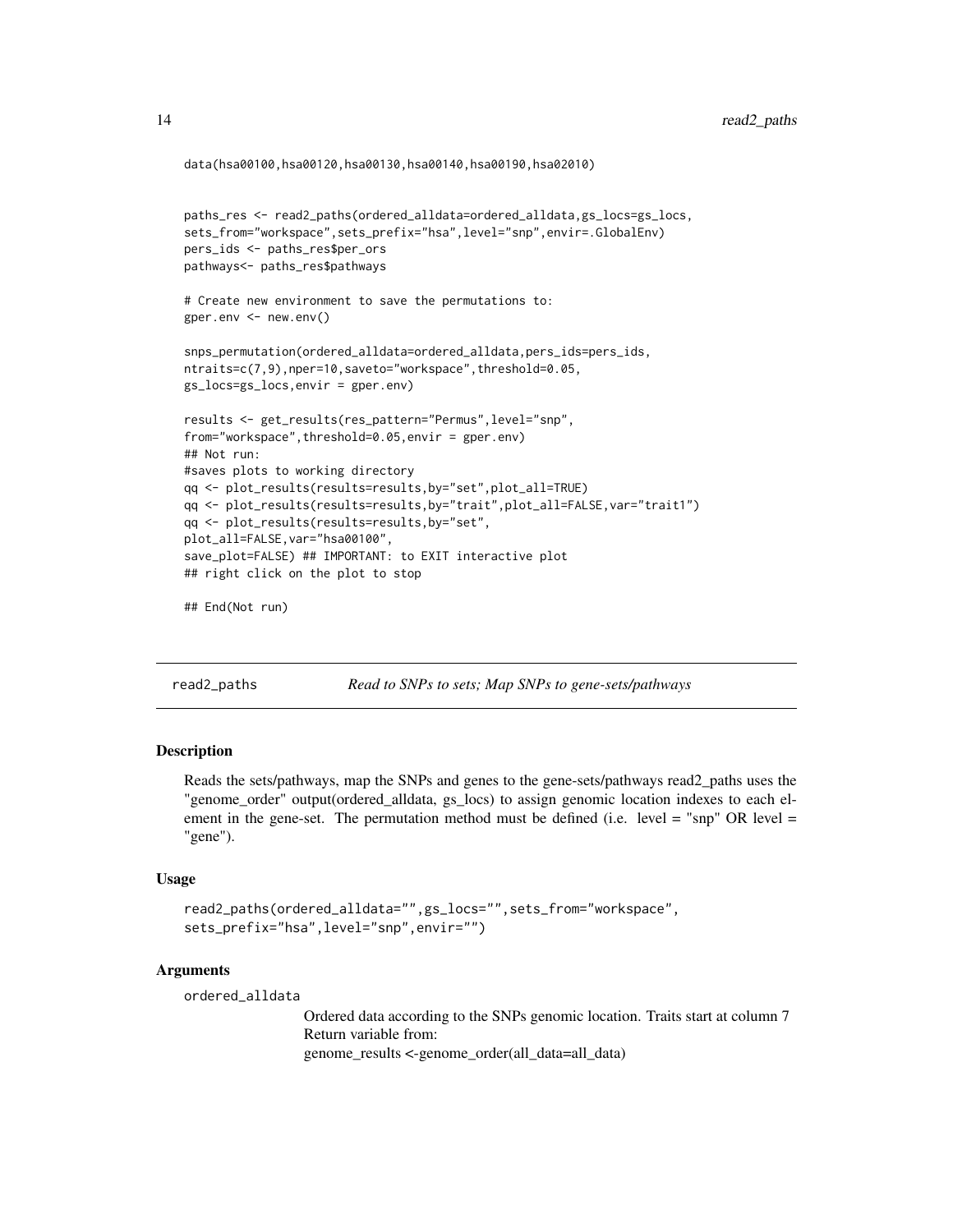|             | ordered_alldata <- genome_results\$ordered_alldata                                                                                                                                                                                 |
|-------------|------------------------------------------------------------------------------------------------------------------------------------------------------------------------------------------------------------------------------------|
| gs_locs     | Gene annotation, indexes and number of observations<br>Return variable from genome_order():<br>genome_results <-genome_order(all_data=all_data)<br>$gs\_locs <$ - genome_results\$gs_locs                                          |
| sets_from   | Location of the gene-sets. Default set to "workspace"<br>sets_from="workspace" OR sets_from="directory"<br>"directory", only will search for information in the working directory.                                                 |
| sets_prefix | Prefix of the gene-set variables or files.<br>Default set to sets_prefix= "hsa" e.g. Variables "hsa00010", "hsa00020". OR<br>files "hsaXXXXX.txt"<br>each variable/file contains the list of gene identifiers part of that pathway |
| level       | The level at which the permutations will be performed. Assigns the indexes<br>according to snps or genes<br>Default value "snp" level values $=$ "snp" OR "gene"                                                                   |
| envir       | R environment where pathway data is stored. e.g(envir=.GlobalEnv, envir=gper.env)                                                                                                                                                  |
|             |                                                                                                                                                                                                                                    |

# Value

| pathways | Pathway Id, Description, Number of Genes in the pathway, Number of genes |
|----------|--------------------------------------------------------------------------|
|          | found in the dataset. Number of SNPs found in the dataset                |
| per_ors  | A list of identifiers mapped to each pathway                             |

# Format

|           | Input: Ordered_alldata                                           |            |                     |                   |                        |                                   |                      |  |
|-----------|------------------------------------------------------------------|------------|---------------------|-------------------|------------------------|-----------------------------------|----------------------|--|
| name      |                                                                  | Chromosome |                     | Location GENE_ID  |                        | Symbol Orientation abpi abpilba   |                      |  |
| rs1001567 |                                                                  |            | 1 9194614           | $<$ NA $>$        | $<$ NA $>$             |                                   | $<$ NA $> 0.96$ 0.89 |  |
| rs1000313 |                                                                  |            | 1 15405489          |                   | 23254 KIAA1026         |                                   | $+ 0.93 0.57$        |  |
| rs1002365 |                                                                  |            | 1 19797248          | $<$ NA $>$        | $<$ NA $>$             |                                   | $<$ NA $> 0.68$ 0.58 |  |
| rs1002706 |                                                                  |            | 1 25051153          | $<$ NA $>$        | $<$ NA $>$             |                                   | $<$ NA $> 0.71$ 0.02 |  |
| rs1002487 |                                                                  |            | 1 26865971          | 6195              | RPS6KA1                |                                   | $+ 0.98 0.78$        |  |
|           | Input:gs_locs                                                    |            |                     |                   |                        |                                   |                      |  |
|           | Symbol                                                           |            | Chromosome Location |                   |                        | Gene_ID Start_Indx Observations   |                      |  |
|           | $[1,]$ "ACYP2" "2"                                               |            |                     | "54399633"        | "98"                   | "35"                              | "1"                  |  |
|           | [2,] "AMPD3"                                                     | "11"       |                     |                   | "10514707" "272" "898" |                                   | "1"                  |  |
|           | $\left[\begin{smallmatrix} 3, 1 \end{smallmatrix}\right]$ "ANK2" | "4"        |                     | "113830885" "287" |                        | "479"                             | "4"                  |  |
|           | Input:pathway example                                            |            |                     |                   |                        |                                   |                      |  |
| hsa04720  |                                                                  |            |                     |                   |                        |                                   |                      |  |
| [1]       | 10411                                                            | 107        | 11261               | 114               | 1387 163688            |                                   |                      |  |
|           | Output:pathways                                                  |            |                     |                   |                        |                                   |                      |  |
| ΙD        | Name                                                             |            |                     |                   |                        | GenesInPath GenesFound SNPsInPath |                      |  |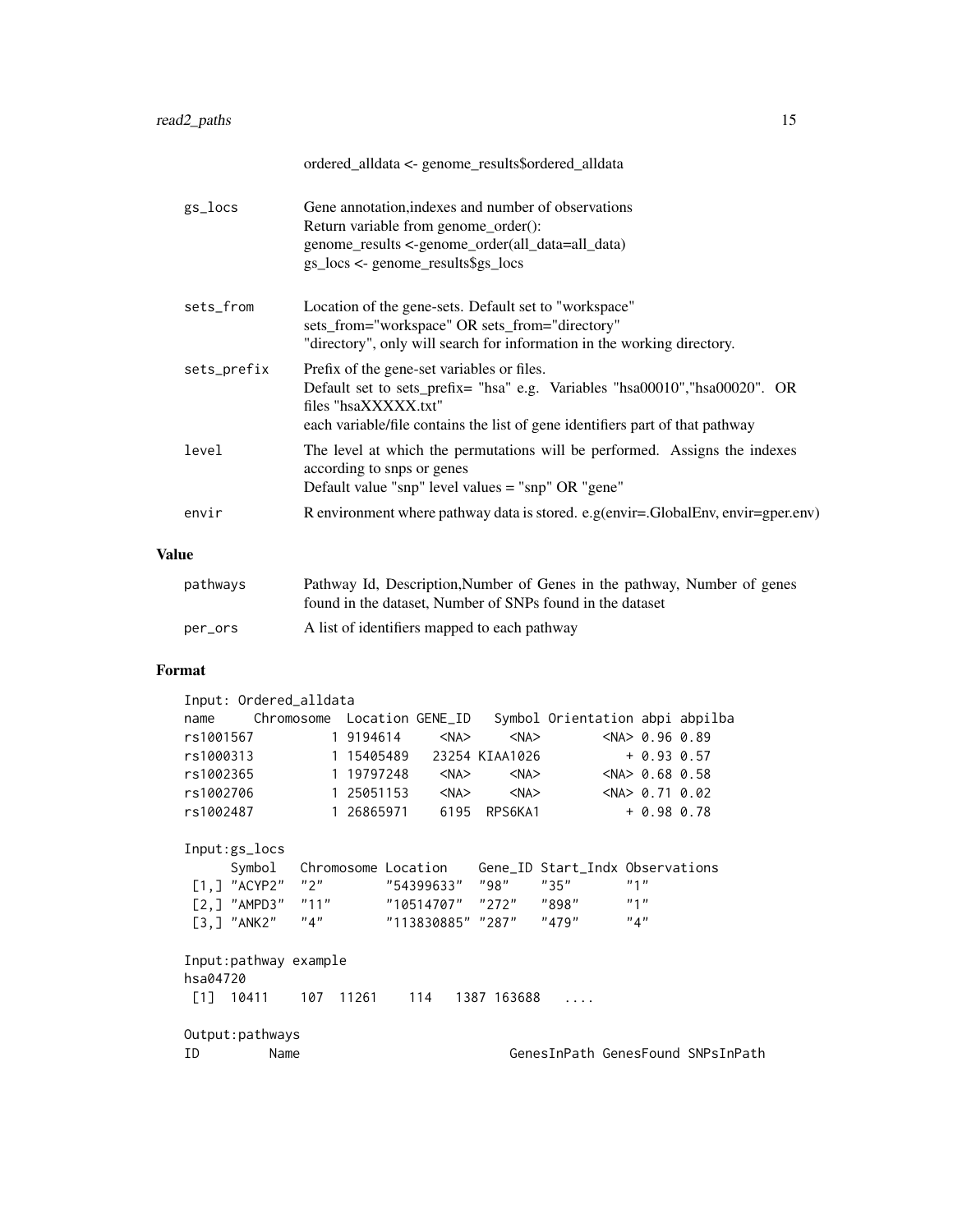```
"hsa00010" "Glycolysis / Gluconeogenesis" " 66"     "1"       "1"<br>"hsa00020" "Citrate cycle (TCA cycle)"   " 31"   "0"     "0"
"hsa00020" "Citrate cycle (TCA cycle)" " 31" "0" "0"<br>"hsa00030" "Pentose phosphate pathway" " 27" "1" "1"
"hsa00030" "Pentose phosphate pathway"
```
# See Also

[genes\\_permutation](#page-4-1) [snps\\_permutation](#page-19-1) [genome\\_order](#page-6-1)

# Examples

```
## DEMO - SNP Level data stored in workspace #######################
# library(genomicper)
data(demo,SNPsAnnotation)
all_data <- read_pvals(data_name=demo,snps_ann=SNPsAnnotation)
genome_results <-genome_order(all_data=all_data)
ordered_alldata <- genome_results$ordered_alldata
gs_locs <- genome_results$gs_locs
data(hsa00100,hsa00120,hsa00130,hsa00140,hsa00190,hsa02010)
paths_res <- read2_paths(ordered_alldata=ordered_alldata,
gs_locs=gs_locs,sets_from="workspace",sets_prefix="hsa",
level="snp",envir=.GlobalEnv)
pers_ids <- paths_res$per_ors
pathways<- paths_res$pathways
```
####################################################################

<span id="page-15-1"></span>read\_pvals *Read GWAS p-values of association and Merge with SNP annotations*

#### Description

Read GWAS p-values of association and Merge with SNP annotations for analysis

# Usage

```
read_pvals(data_name="",snps_ann="",from="workspace")
```
# Arguments

| data_name | GWAS p_values (tab delimited file)(SNP_IDs Trait1 Trait2 TraitN)                                                                                                                                                                                                                                                                                                     |
|-----------|----------------------------------------------------------------------------------------------------------------------------------------------------------------------------------------------------------------------------------------------------------------------------------------------------------------------------------------------------------------------|
| snps_ann  | SNPs Annotation (SNPsAnnotation). Genomicper uses entrez gene ids to anno-<br>tate associate SNPs-to genes-pathways<br>The annotation MUST match your data input (coordinates and chromosome for-<br>mat)<br>Any SNP ID is valid, as long the ID is set as character<br>The examples below show an option on how to annotate the SNPs prior the use<br>of genomicper |
| from      | Datasets location. Values "workspace" OR "directory"                                                                                                                                                                                                                                                                                                                 |

<span id="page-15-0"></span>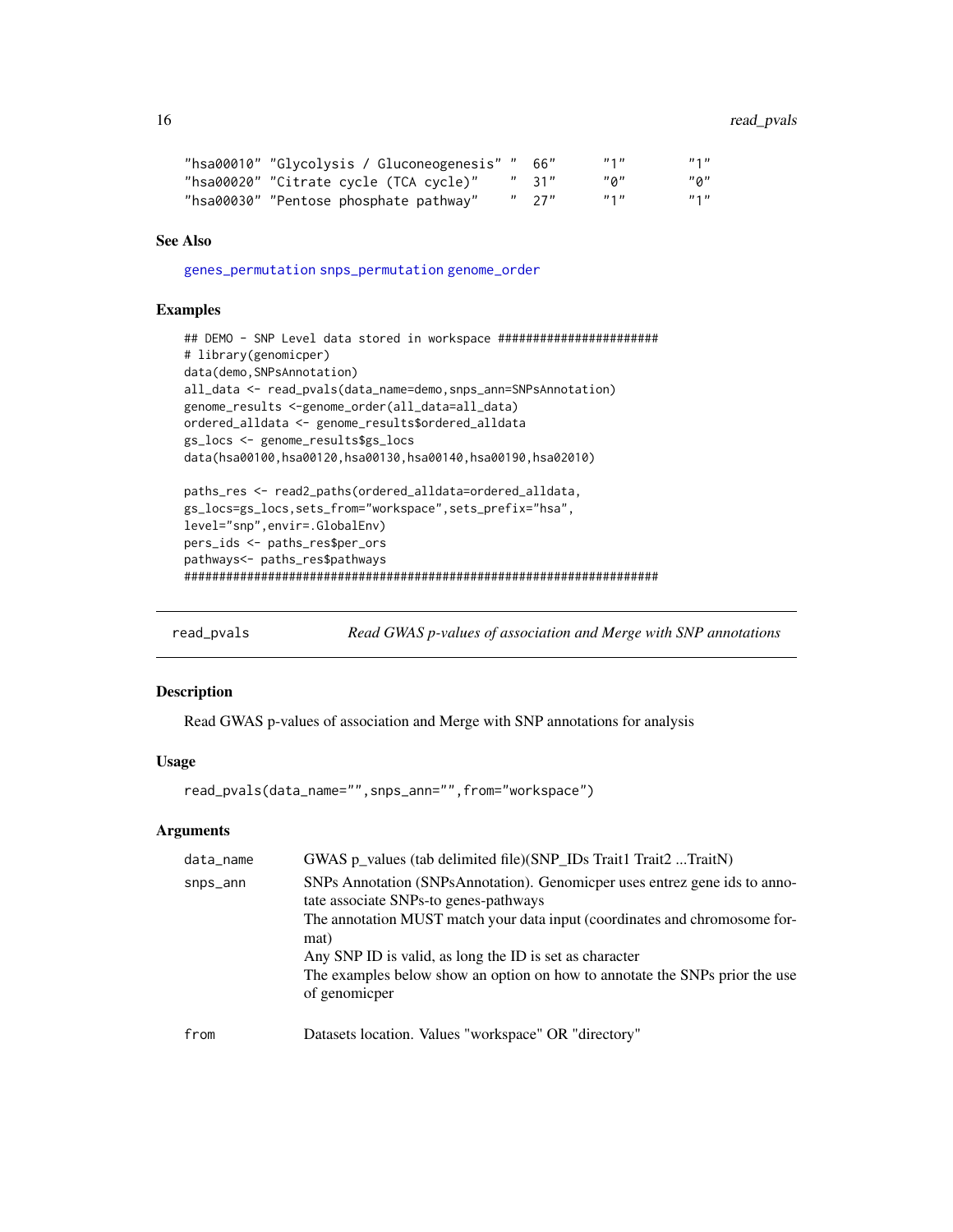# <span id="page-16-0"></span>read\_pvals 17

#### Value

Dataframe: name; chromosome; Location; GeneID; Symbol; Orientation; Trait1; TraitN

#### Formats

```
GWAS p_values (tab delimited file)(SNP_IDs Trait1 Trait2 ...TraitN)
name abpi abpilba abpildfa
rs10000010 0.9122360 0.30088096 0.2332038
rs10000023 0.8642906 0.52064064 0.9243443
rs10000030 0.2832705 0.99021664 0.8359339
SNPs Annotation (SNPsAnnotation)
name Chromosome Location GENE_ID Symbol Orientation
rs1000313 1 15405489 23254 KIAA1026 +
rs1000533 1 168282491 9095 TBX19 +
rs1000731 1 231963491 27185 DISC1 +
Output:
         name Chromosome Location GENE_ID Symbol Orientation abpi
```

| name       |             |    |              | Chromosome Location GENE_ID Symbol Orientation | abpi                 |
|------------|-------------|----|--------------|------------------------------------------------|----------------------|
| rs10000010 | 4 21618674  |    | 80333 KCNIP4 |                                                | $-0.9122360$         |
| rs10000023 | 4 95733906  |    | 658 BMPR1B   |                                                | $+ 0.8642906$        |
| rs10000030 | 4 103374154 | NА | <na></na>    |                                                | $<$ NA $> 0.2832705$ |

#### See Also

[genome\\_order](#page-6-1)

### Examples

```
## DEMO // WORKSPACE
data(demo,SNPsAnnotation)
all_data <- read_pvals(data_name=demo,snps_ann=SNPsAnnotation)
## Not run:
##
## Below is an example on how to annotate the SNPs prior the use of genomicper
## using UCSC table browser and intersectBed from bedtools:
## The function intersectBed from bedtools can be used to annotate SNPs to genes.
## This function needs the locations to be annotated as input, and a reference file
## to annotate to. Genomicper uses entrez gene ids to annotate associate SNPs-to genes-pathways.
# prepare locations INPUT: chr position position other-info
# 1 10763241 10763241 1_10763241_C_T_1
# 1 10764465 10764465 1_10764465_T_C_1
# 1 10767685 10767685 1_10767685_C_T_1
# Prepare the file to annotate to. Using UCSC table browser.
```
# clade:Mammal genome:Human assembly: Feb2009(GRCh37/hg19)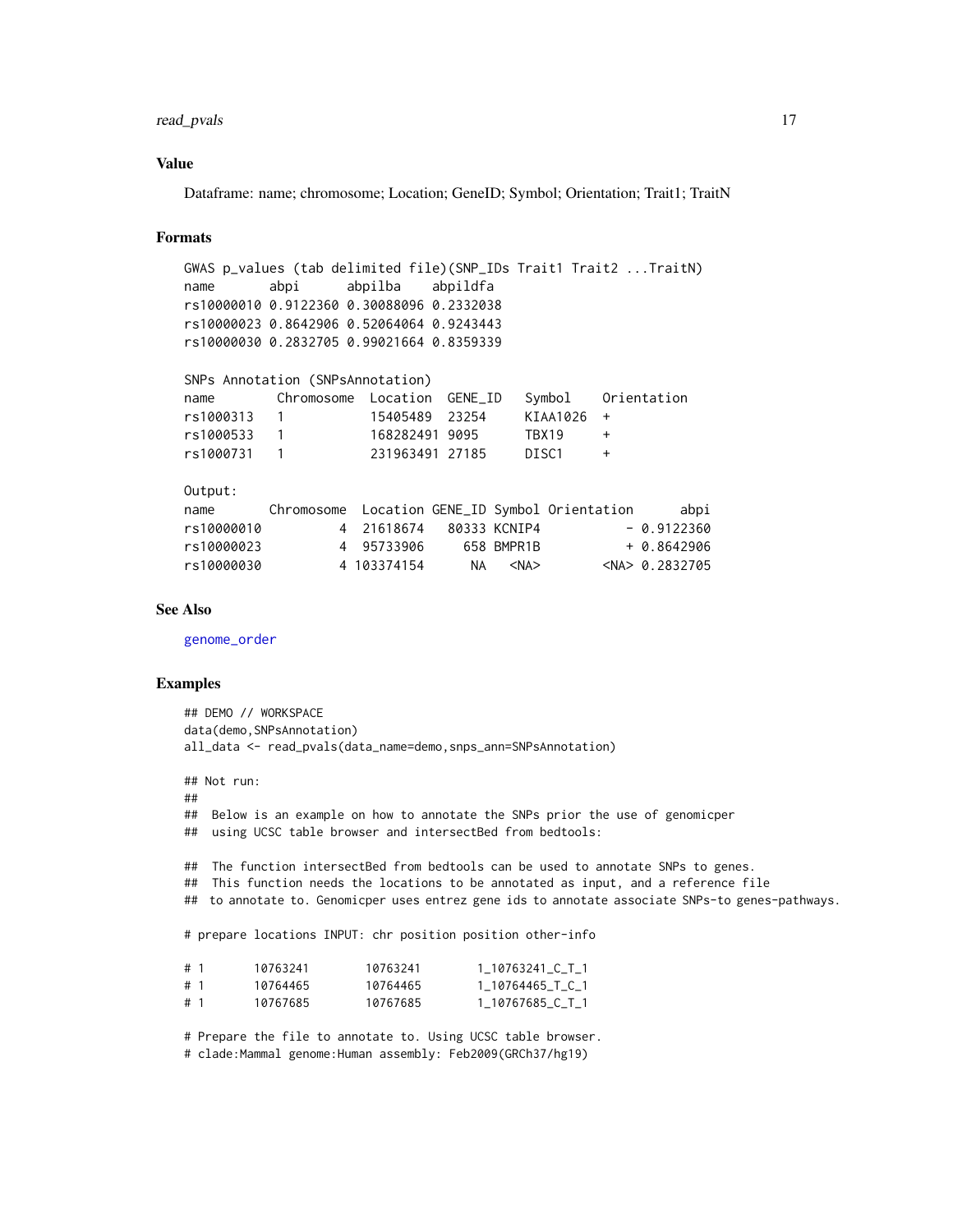```
# group: All tables database:hg19 Table: knownToLocusLink
# output format: selected fields from primary and related tables
# click on "get output"
# Next select Linked Tables: kgXref and knownGene
# click on "allow filtering using fields in checked tables"
# Select fields for output:
# Entrez Gene ID from hg19.knownToLocusLink
# Gene Symbol from hg19.kgXref
# Reference sequence chromosome or scaffold from hg19.knownGene
# + or - for strand from hg19.knownGene
# Transcription start position from hg19.knownGene
# Transcription end position from hg19.knownGene
# click on "get output"
# Table will include more than one mapping, to avoid results bias decrease/increase
# the min and max according to the wished annotations for a single gene
# (eg. take min and max of all isoforms or desiered kb distance)
# Reformat Table to intersectBed accepted formats (eg.GTF/BED/VCF)
# awk 'BEGIN{FS="\t";OFS="\t"}{print $3,$5,$6,$1,$2,$4}' Genes_hg19_TableBrowser.txt |
# sed 's/chr//g' | awk 'BEGIN{FS="\t";OFS="\t"}{if($1 !~ /[:alnum:]/) print $0}' > Genes_TEMP.txt
# R >
# x <- read.table("Genes_TEMP.txt",sep="\t",header=F,stringsAsFactors=F)
# genes <- unique(sort(x[,5]))
# gene_table <- matrix(data=NA,ncol=6,nrow=0)
# for(i in genes){
# grids \le which(x[,5] == i)
# min <- x[grids[which.min(x[grids,2])],2]
# max <- x[grids[which.max(x[grids,3])],3]
# gene_table <- rbind(gene_table,c(x[grids[1],1],min,max,
# x[grids[1],4],x[grids[1],5],x[grids[1],6]))
# }
# write.table(gene_table,file="Gene_Table.txt",col.names=F,row.names=F,sep="\t",quote=F)
# /exit R
## If you are trying to intersect very large files and are having trouble
## with excessive memory usage, please presort your data by chromosome
## and then by start position e.g.: sort -k1,1 -k2,2n in.bed > in.sorted.bed
## for BED files) and then use the -sorted option
## sort -k1,1 -k2,2n Gene_Table.txt > Gene_Table_sorted.txt
## Intersect command:
# intersectBed -a inp.txt -b Gene_Table_sorted.txt -wa -wb -sorted > temp
# Select Columns : SNP_ID,CHR,SNP_Location,GeneID,OtherAnnotation1,OtherAnnotation2
# awk 'BEGIN{FS="\t";OFS="\t"}{print $4,$5,$2,$8,$9,$10}' temp > SNP_Table_Annotation.txt
# data ready for genomicper:
# head SNP_Table_Annotation.txt
# rs1000313 1 15405489 23254 KAZN +
# rs1002365 1 19797248 832 CAPZB -
# rs1002487 1 26865971 6195 RPS6KA1 +
# rs1002358 1 53753718 7804 LRP8 -
# rs1001160 1 76358591 4438 MSH4 +
```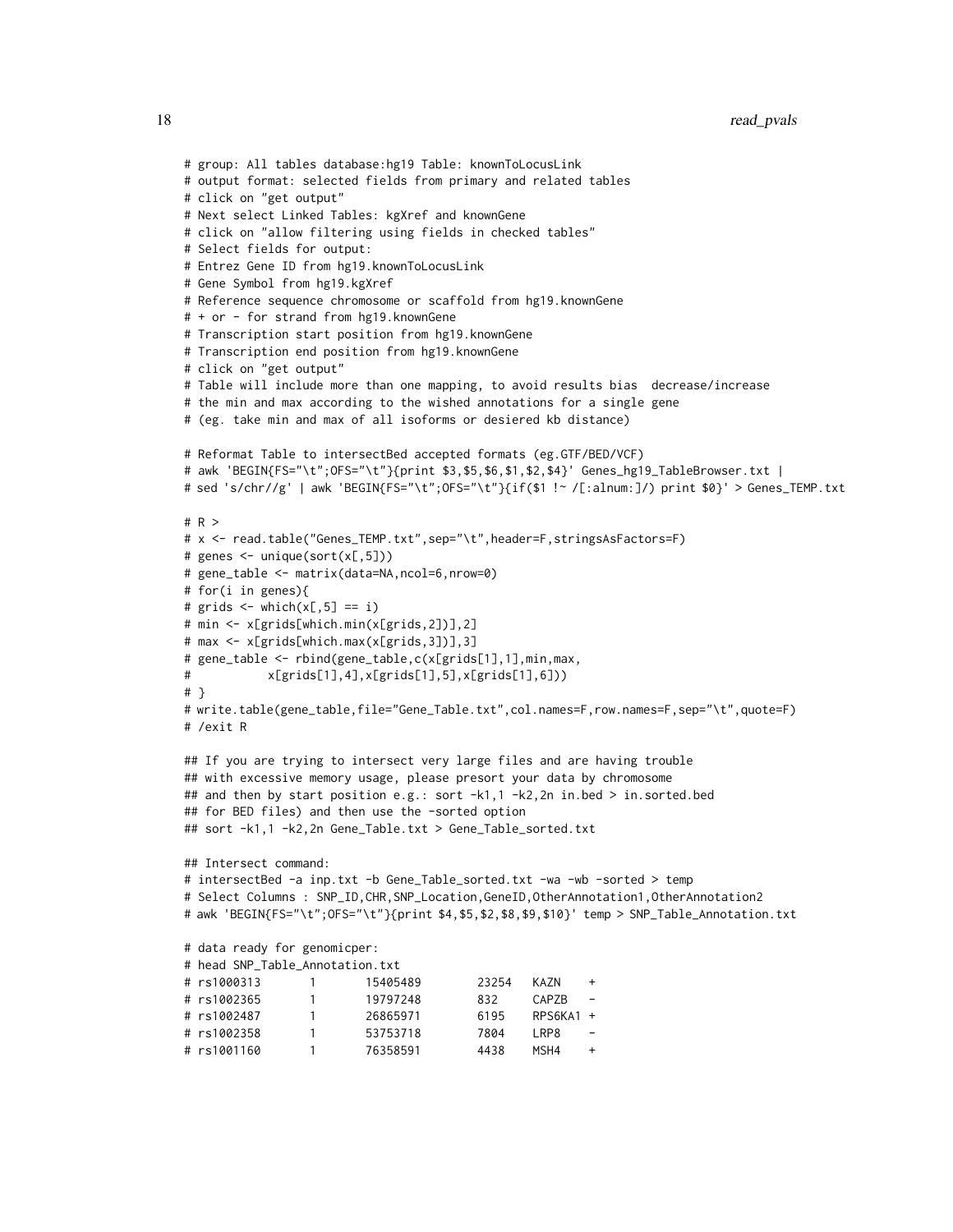# <span id="page-18-0"></span>SNPsAnnotation 19

| 1.                                                                                         | 76824595  |        |              | $\ddot{}$                                                          |
|--------------------------------------------------------------------------------------------|-----------|--------|--------------|--------------------------------------------------------------------|
| 1.                                                                                         | 147166377 | 400818 | $+$          |                                                                    |
|                                                                                            | 147166377 | 728841 | NBPF8<br>$+$ |                                                                    |
| 1.                                                                                         | 147166377 |        |              | $\ddot{}$                                                          |
|                                                                                            | 147166377 |        |              |                                                                    |
|                                                                                            |           |        |              |                                                                    |
|                                                                                            |           |        |              |                                                                    |
| # rs1002784<br># rs1001193<br># rs1001193<br># rs1001193<br># rs1001193<br>## End(Not run) |           |        |              | 256435 ST6GALNAC3<br>NBPF9<br>728855 LINC00623<br>653505 PPIAL4B + |

| SNPsAnnotation | $SNPs$ -Genes annotation to Distance $0$ (SNPs within a gene) |  |  |  |
|----------------|---------------------------------------------------------------|--|--|--|
|----------------|---------------------------------------------------------------|--|--|--|

# Description

SNPs annotated to genes. Annotation only when the SNPs fall within start and end of transcription of the genes.

#### Usage

data(SNPsAnnotation)

## Format

Sample data frame with 339096 SNP observations on the following 6 variables.

name a character vector

Chromosome a character vector

Location a numeric vector of the SNP location

GENE\_ID a numeric vector with entrez geneID

Symbol a character vector ; other annotation slot 1

Orientation a character vector; other annotation slot 2

| name      | Chromosome Location GENE ID |             |       | Svmbol   | Orientation |
|-----------|-----------------------------|-------------|-------|----------|-------------|
| rs1000313 |                             | 1 15405489  | 23254 | KTAA1026 | $^{+}$      |
| rs1000533 |                             | 1 168282491 | 9095  | TBX19    | $\pm$       |
| rs1000731 |                             | 1 231963491 | 27185 | DI SC1   | $\pm$       |

#### Source

NCBI Gene database,(http://www.ncbi.nlm.nih.gov/gene ; Build.37.1).

# Examples

# data(SNPsAnnotation)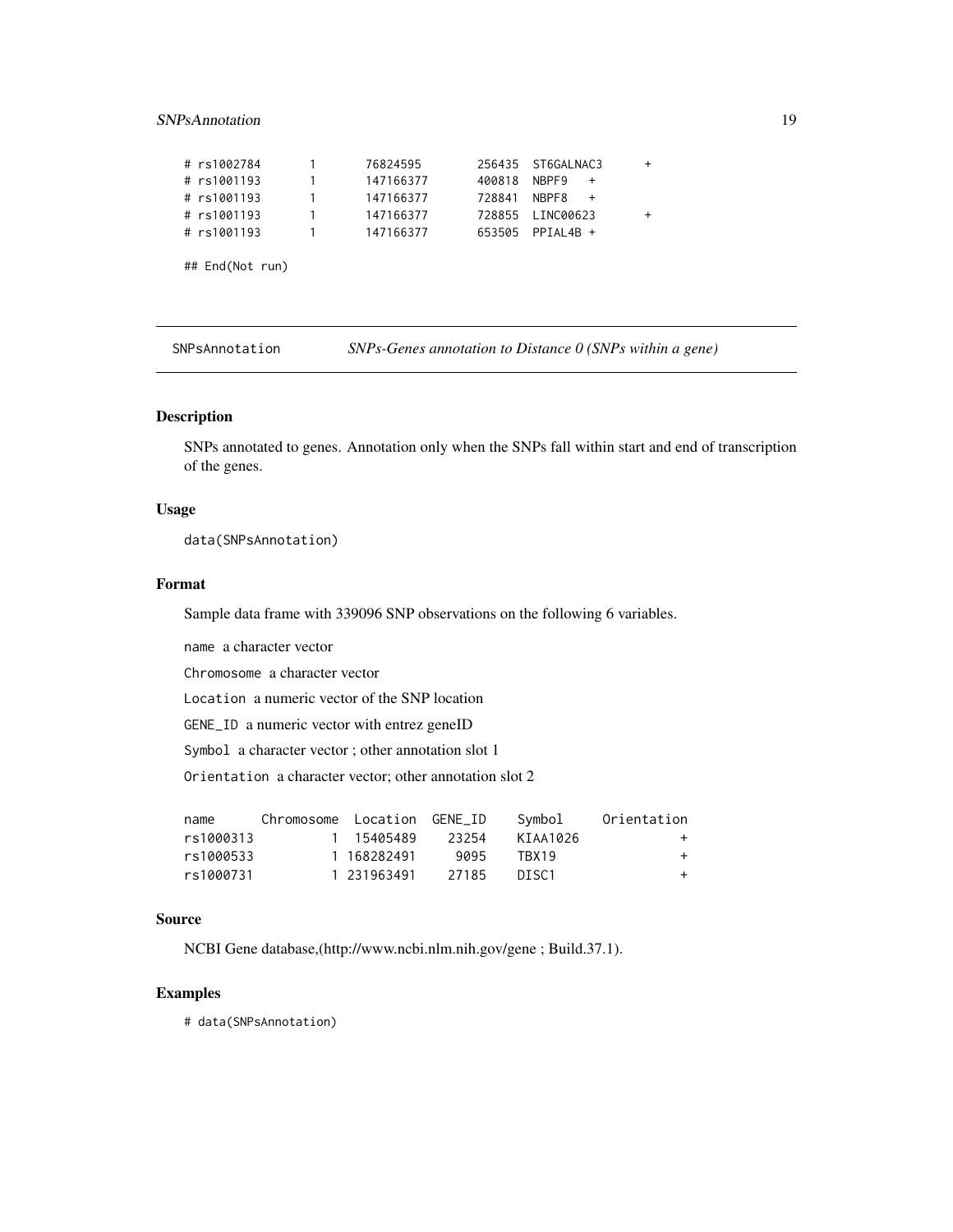<span id="page-19-1"></span><span id="page-19-0"></span>snps\_permutation *SNP-level permutations*

# Description

Performs SNP-level circular genomic permutations. In each permutation, the complete set of SNP association p-values are permuted by rotation with respect to the SNPs' genomic locations. Once these 'simulated' p-values are assigned,the proportion of SNPs per set above a pre-defined threshold is calculated

# Usage

```
snps_permutation(ordered_alldata = "", pers_ids = "", ntraits = "",
nper = 100, threshold = 0.05, saveto = "workspace",
gs\_locs = "", envir = "")
```
# Arguments

ordered\_alldata

|           | Return variable from "genome_order". Ordered genome and trait p-values                                                                                               |
|-----------|----------------------------------------------------------------------------------------------------------------------------------------------------------------------|
| gs_locs   | Return variable from "genome_order". SNP indexes                                                                                                                     |
| pers_ids  | Return variable "per_ors" from "read2_paths". SNP indexes                                                                                                            |
| ntraits   | Traits INDEX to be analysed. Index according to "ordered_alldata".<br>Trait Columns index must start at 7. Example: $n\text{traits} = c(7.9)$ , $n\text{traits} = 7$ |
| nper      | Number of permutations. Example: nper=1000                                                                                                                           |
| threshold | Threshold to be set by the hypergeometric test. threshold=0.05                                                                                                       |
| saveto    | Save permutation results to "workspace" OR "directory"                                                                                                               |
| envir     | R environment to save the Permutations to when saveto is set to "workspace"                                                                                          |

# Value

Returns "Permus\_genesetsname" variables or files (permutation datasets).

#### See Also

#### [genes\\_permutation](#page-4-1)

## Examples

```
# library(genomicper)
data(demo, SNPsAnnotation)
all_data <- read_pvals(data_name=demo,snps_ann=SNPsAnnotation)
genome_results <-genome_order(all_data=all_data)
# Results from genome_order
ordered_alldata <- genome_results$ordered_alldata
```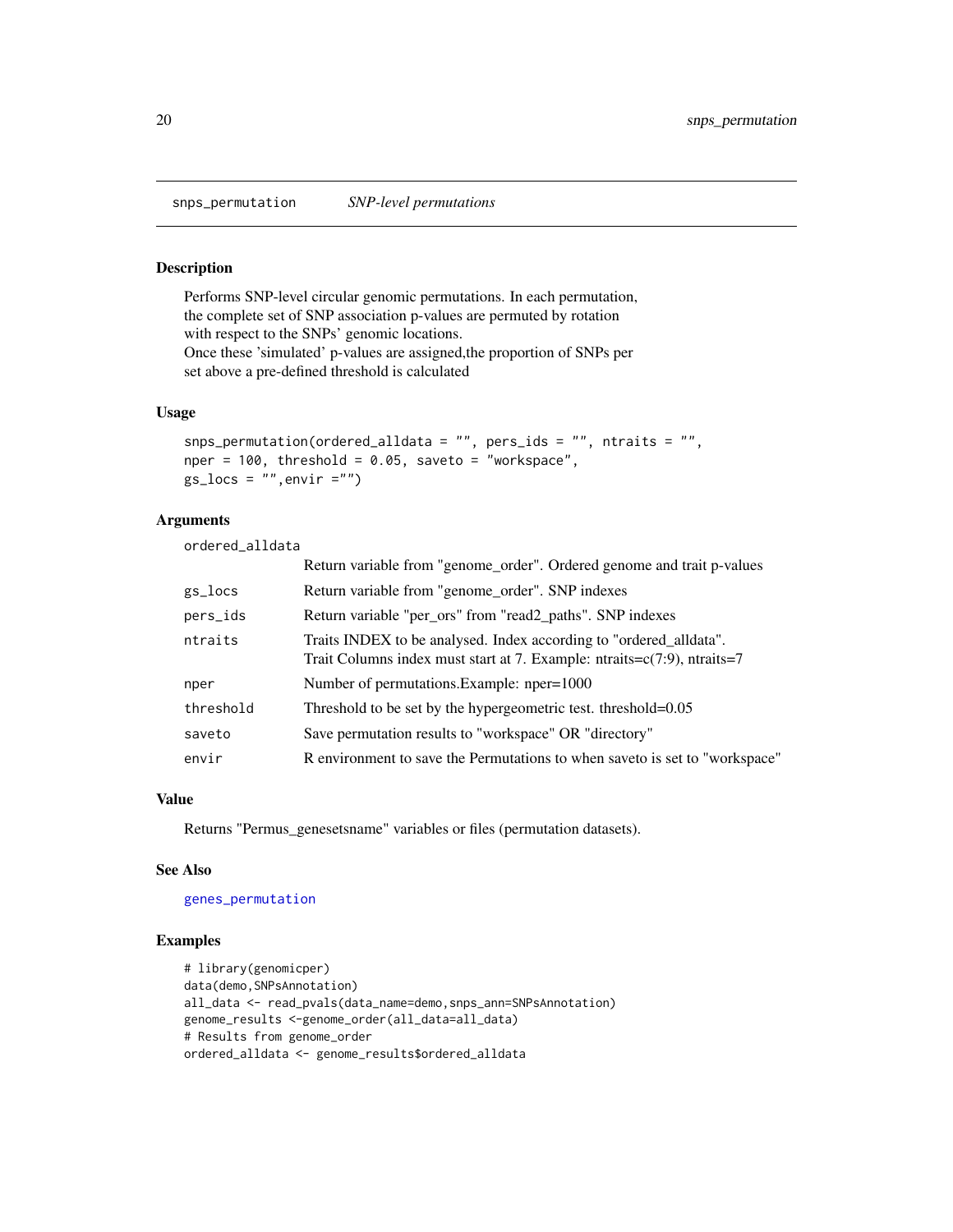# snps\_permutation 21

```
gs_locs <- genome_results$gs_locs
data(hsa00100,hsa00120,hsa00130,hsa00140,hsa00190,hsa02010)
paths_res <- read2_paths(ordered_alldata=ordered_alldata,gs_locs=gs_locs,
sets_from="workspace",sets_prefix="hsa",level="snp",envir=.GlobalEnv)
pers_ids <- paths_res$per_ors
pathways<- paths_res$pathways
```

```
# Create new environment to save the permutations to:
gper.env <- new.env()
```

```
# permutations
snps_permutation(ordered_alldata=ordered_alldata,pers_ids=pers_ids,
ntraits=c(7,9),nper=10,saveto="workspace",threshold=0.05,
gs_locs=gs_locs,envir = gper.env)
```